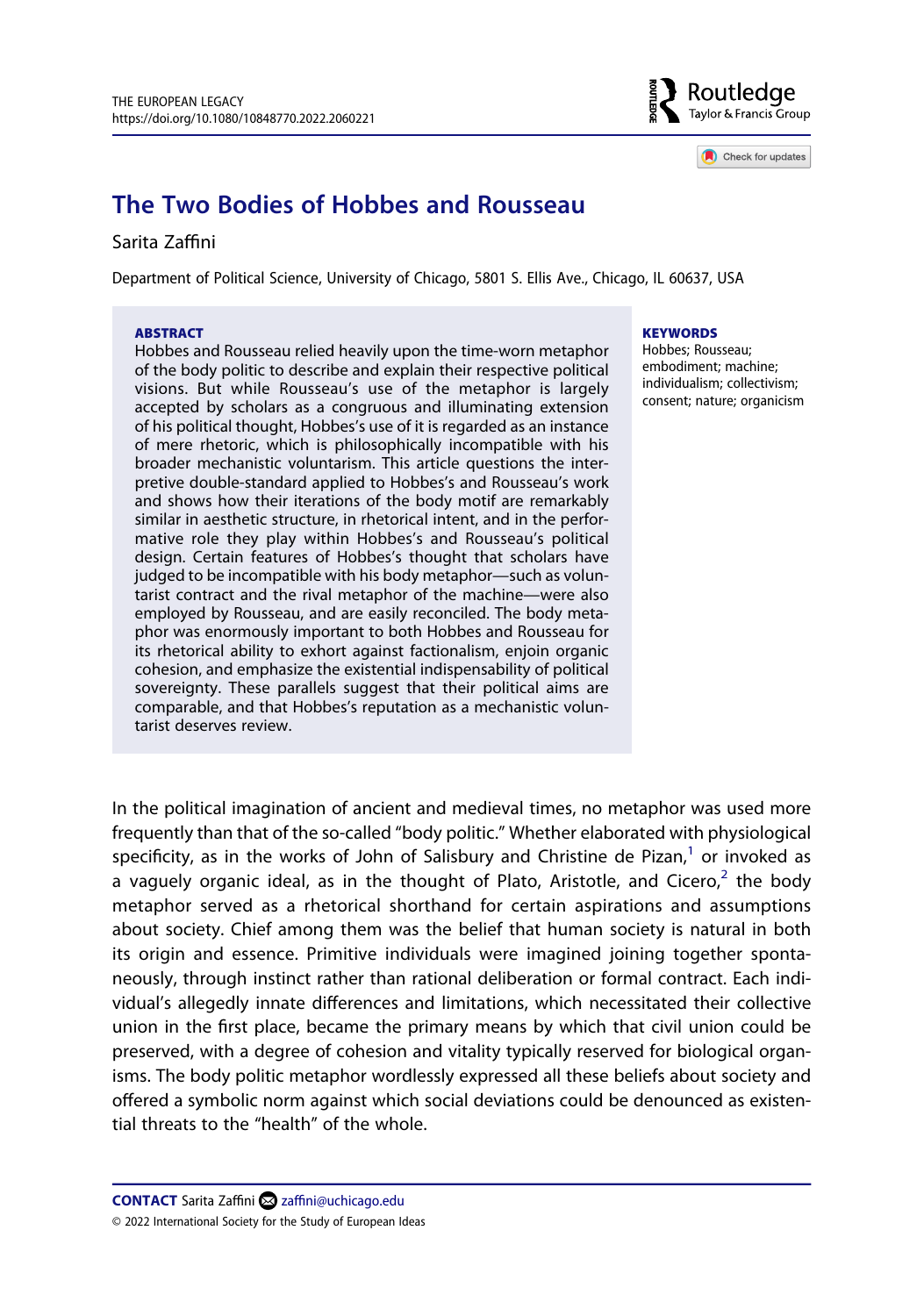During the early modern era, however, this ubiquitous metaphor began to quietly disappear from social and political commentaries, and its waning coincided with a new surge of interest in private freedoms and rights.<sup>3</sup> The traditional understanding of political governance as a natural and divine right was challenged and largely supplanted by voluntarist representation: a temporary and limited governance established through formal contract. This revision of political relationships seemed to encourage, even if it did not immediately effect, a commensurate revision of all other social relationships by which citizens could imagine themselves less as an indivisible "people" than an aggregation of "persons," loosely connected through various legal and political agreements. Many anti-modern theorists who critique this vision of society have argued that it advances individual rights and liberties against collective goods, and fixates on technological progress and economic exchange at the expense of social solidarity and wellbeing.<sup>[4](#page-21-3)</sup> According to this perspective, declining interest in organic rhetoric during the earlymodern era should be regarded as the harbinger of an antithetical liberal world-view that would gradually replace the long-standing metaphor of society as a natural human body with the grim conceit of an artificial machine.<sup>5</sup>

Thomas Hobbes (1588–1679) has lately been regarded as the original architect of this individualist social mindset, although it is not entirely clear why. To be sure, Hobbes persistently rejected the older organicist theories of society, and instead characterized society as the product of a voluntarist contract, authorized under duress. He also seemed to imply or insinuate a crudely mechanist view of society by defining organic life itself as "matter in motion": a description that he also extended to inventions such as clocks and institutions such as the commonwealth. These considerations are easily contrasted with others, however. Hobbes's most evocative descriptions of humans as detached entities occur *pre-*society, not *post-*society, and the emergence of a "people" out of the mere "multitude" suggests that the latter category is at least eclipsed, if not abolished, in the social contract. Moreover, Hobbes strongly preferred the metaphor of the body over that of the machine when describing the essence of society, and he employed the old organic conceit in the usual, conventional manner, to portray and promote social solidarity. These aspects of Hobbes's work have been largely overlooked or dismissed by scholars who consistently privilege the mechanist evidence, however meager, over the organicist claims, however prominent.

Even more curiously, Jean-Jacques Rousseau's (1712–1778) work is usually interpreted in the opposite manner. Although he shared many of the same social concerns and interests as Hobbes, and utilized the machine metaphor far more frequently, Rousseau's organicist claims about society are consistently privileged over his mechanist rhetoric.<sup>6</sup> It seems strange, given the similarities in Hobbes's and Rousseau's rhetorical strategies and aims, that one should be pigeonholed as a mechanistic individualist<sup>[7](#page-21-6)</sup>—and in fact considered the original *architect* of this perspective<sup>8</sup>—while the other is treated with nuance and regarded to be some sort of moral collectivist.<sup>9</sup> This article questions the double-standard, and investigates why scholars have handled the two "bodies" of Hobbes and Rousseau so differently. Special scrutiny is due to Otto von Gierke (1841–1921), who seems to have been one of the first to suggest that the body metaphor has no place in Hobbes's political vision—which Gierke described as "individualist, through and through."<sup>[10](#page-21-9)</sup> This interpretation was then furthered by Gierke's German acolyte Ferdinand Tönnies, $11$  and by his English promoters, Leslie Stephen, William Maitland,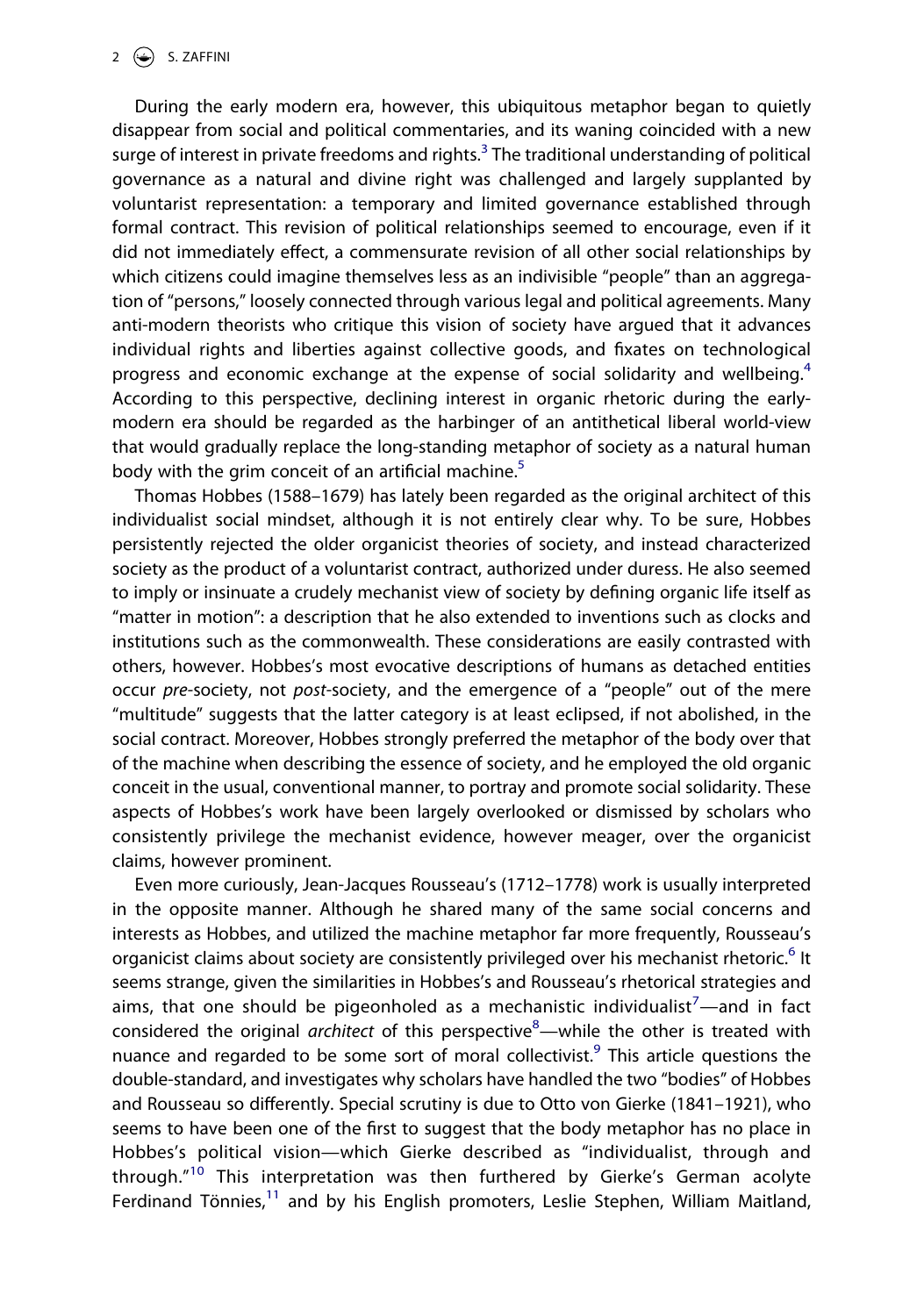and Ernest Barker.<sup>[12](#page-21-11)</sup> Not long after, assertions about Hobbes's individualism began to surface in other prominent works, such as those by Leo Strauss, Michael Oakeshott, and C. B. Macpherson,<sup>[13](#page-21-12)</sup> and eventually spread into mainline political theory, where it has now become fairly standard to equate Hobbes with individualism, and individualism with Hobbes.

This assessment rests almost entirely upon Gierke's original claim: that the "social contract" tradition is inherently incompatible with social collectivism, just as the machine metaphor contradicts that of the body. Thus the inclusion of both themes—social contract and machine—within Hobbes's work ably adduces that he was neither a collectivist nor an organicist, despite evidence to the contrary. This article questions the logic of that conclusion by showing Gierke's original claim to be false: the social contract tradition is completely compatible with collectivism, just as the machine metaphor is easily reconciled with that of the body, and Rousseau's work demonstrates this. But before we examine these claims, it may be useful to remind ourselves of the organicist mentality invoked by the ancient metaphor of the "body politic," to distinguish what it meant from what it did not mean, and to register its transformation under the influence of Christianity. Clarifying these themes may help us understand why Hobbes and Rousseau clung to the body motif well into the early modern era, long past the point it was considered relevant or ideal.

#### **The Body Politic**

Organicism was so universally assumed in the ancient world that philosophers must have thought it unnecessary to explain or defend it in any systematic manner. Neither Plato nor Aristotle explicitly used the expression "body politic," although the organic mentality is prominent throughout their political works, from the "sickness" and "health" of Plato's republic to the structure of power in Aristotle's polis, which is like "the rule of the soul over the body.["14](#page-22-0) By the first century BC, Cicero could casually refer to the "body politic" (*corpus rei publicae*) without needing much in the way of preliminary explanation.<sup>15</sup> All of them claimed that society was similar to a living organism due to its origin, which was "natural," operating under a biological mandate. "A city comes to be," wrote Plato, "because none of us is self-sufficient, but we all need many things."[16](#page-22-2) Humans are "incapable of existing without each other," observed Aristotle, "and this is not a matter of choice, but is due to a natural urge, which exists in the other animals too and in plants."<sup>17</sup> The ineluctable tyranny of this urge led humans to associate spontaneously as they encountered each other, requiring neither contract nor deliberation but only a keen sense of their reciprocal needs. And after their immediate physical needs had been met, humans remained in society at the behest of yet another mandate—this time moral—for the satisfaction of all other social, intellectual, and spiritual needs.<sup>[18](#page-22-4)</sup> In both ways, society was regarded as a teleological process, determined by nature itself,<sup>[19](#page-22-5)</sup> and carried out through necessary urges and needs implanted in humans without their knowledge or consent.

Moreover, these origins aside, society could be compared to a living organism simply because of the interdependent relationship of its constitutive components. Aristotle invited his readers to use the scientific method and deconstruct the state into simple parts, much as one would isolate elements of a chemical compound or dissect an animal's organs.<sup>[20](#page-22-6)</sup> This method made sense in that society was "made up of unlike parts" similar to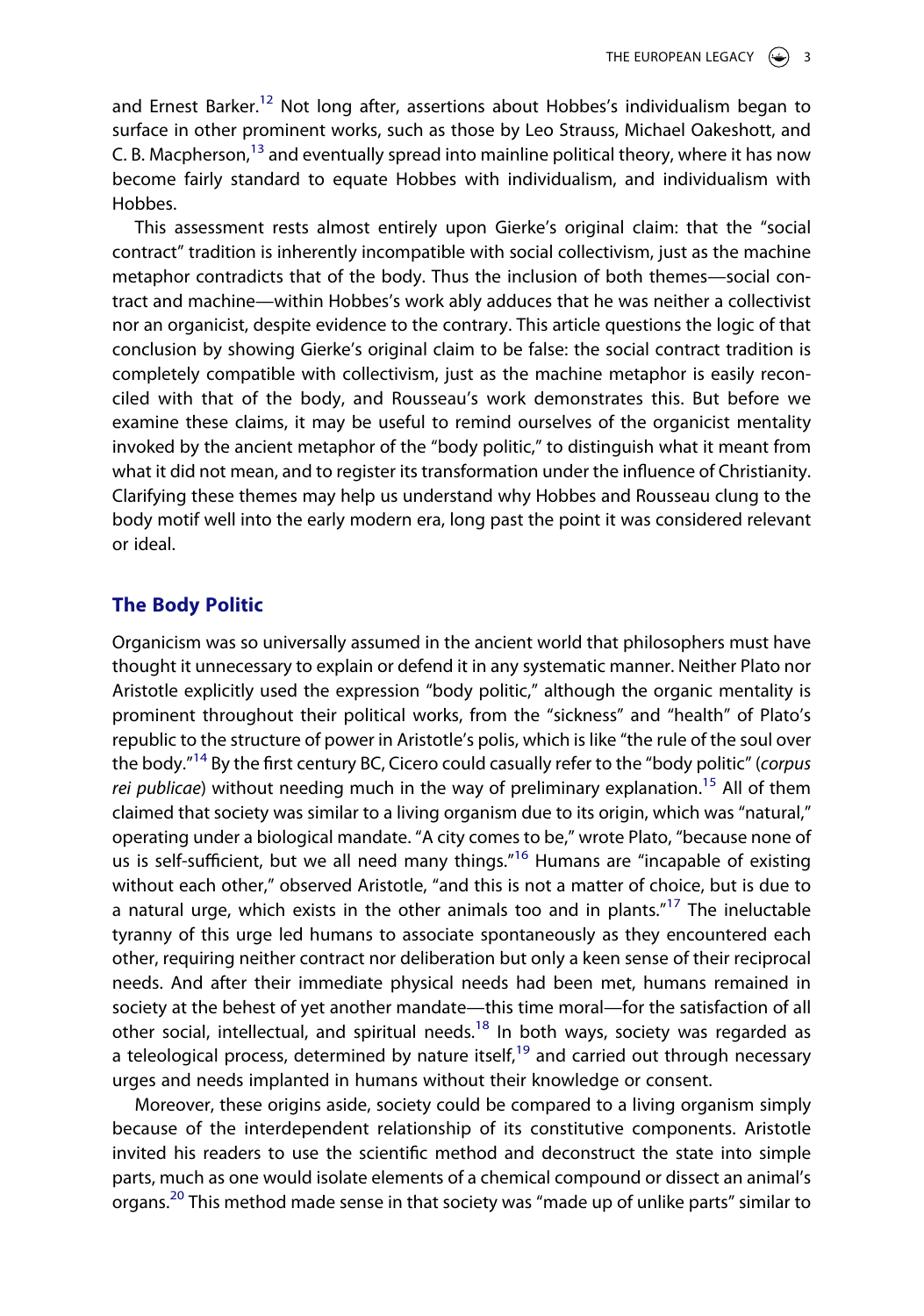those within a living body, connected to each other by a "reciprocal equivalence" and symbiosis, all working toward the existential benefit of the whole. "The part and the whole, the soul and the body, have identical interests," he wrote.<sup>21</sup> But these identical interests were not to be confused with identical *functions* toward those ends. Just as the "soul" of the body was believed by Aristotle and Plato to perform a more elevated and indispensable role than other parts or organs, certain roles in society were regarded as more preeminent in virtue, and therefore deserving of higher social standing and greater authority over all other members of the polis.<sup>[22](#page-22-8)</sup> Biological patterns of organization were frequently marshalled as evidence that hierarchy is the very decree of nature, to which humans should and in fact usually *do* conform—reinforcing yet again the fundamentally organic quality of political society. Altogether, these convictions make up what is now understood as the ancient organicist tradition. To many modern minds, it seems quaint, facile, and idealistic, overly reliant upon unproven claims about "nature," and incapable of capturing or explaining the messy range of human behavior and agency encountered in real life. If the ancients said no more about the expression of organicism in society, this assessment would be fully justified.

But in fact, the ancients gave many indications that they were aware of the limitations of their organicist beliefs, and openly admitted that nature's mandate for society was a pure ideal, imperfectly realized even in the most exemplary communities, and almost never pursued with the spontaneous ease that the theory implied. Aristotle, whose confidence in nature seemed most unshakeable, admitted that humans were unique in their ability to transgress against it.<sup>[23](#page-22-9)</sup> He appealed to the coercive power of the polis (once formed) to prosecute the conspicuous "savagery" within it, and even suggested that the very existence of the polis might depend upon the strenuous efforts of a visionary founder rather than an impromptu convergence of humans, all effortlessly obeying the dictates of nature within them. "A social instinct is implanted in all men by nature," he stated, "and yet he who first founded the state was the greatest of benefactors. For man, when perfected, is the best of animals, but when separated from law and justice, he is the worst of all."<sup>24</sup> Plato's depictions of human dysfunction are even more disturbing. He diagnosed society with sicknesses so intractable and chronic that its long-term viability seemed unlikely.<sup>[25](#page-22-11)</sup> Brave rescue missions undertaken by the healthiest on behalf of the most ill—such as the one memorialized in the cave analogy, and those performed by Socrates himself in Athens—almost always ended disastrously, and ultimately Plato suggested that it might be easier to rebuild society from scratch, ideally with young children.<sup>26</sup> Attempting to reestablish it with grown adults would likely require long persuasion and propaganda sessions led by skilled elites to trick everyone into harmonious interdependence.<sup>27</sup> The powerful call of nature seems ineffectual in these passages, and the creation of "organic" society is revealed to be largely manmade.

Cicero took this theme still further, describing an unfortunate era before human society in which "men wandered at large in the fields like animals," indulging their baser appetites and eschewing the use or development of reason. But at some point, one enterprising individual broke from precedent and carefully considered the untapped potential. "He assembled and gathered them all" in order to introduce and propose the possibility of human society. "They cried out against it at first because of its novelty," Cicero wrote, but "when through reason and eloquence they had listened with greater attention, he transformed them from wild savages into a kind and gentle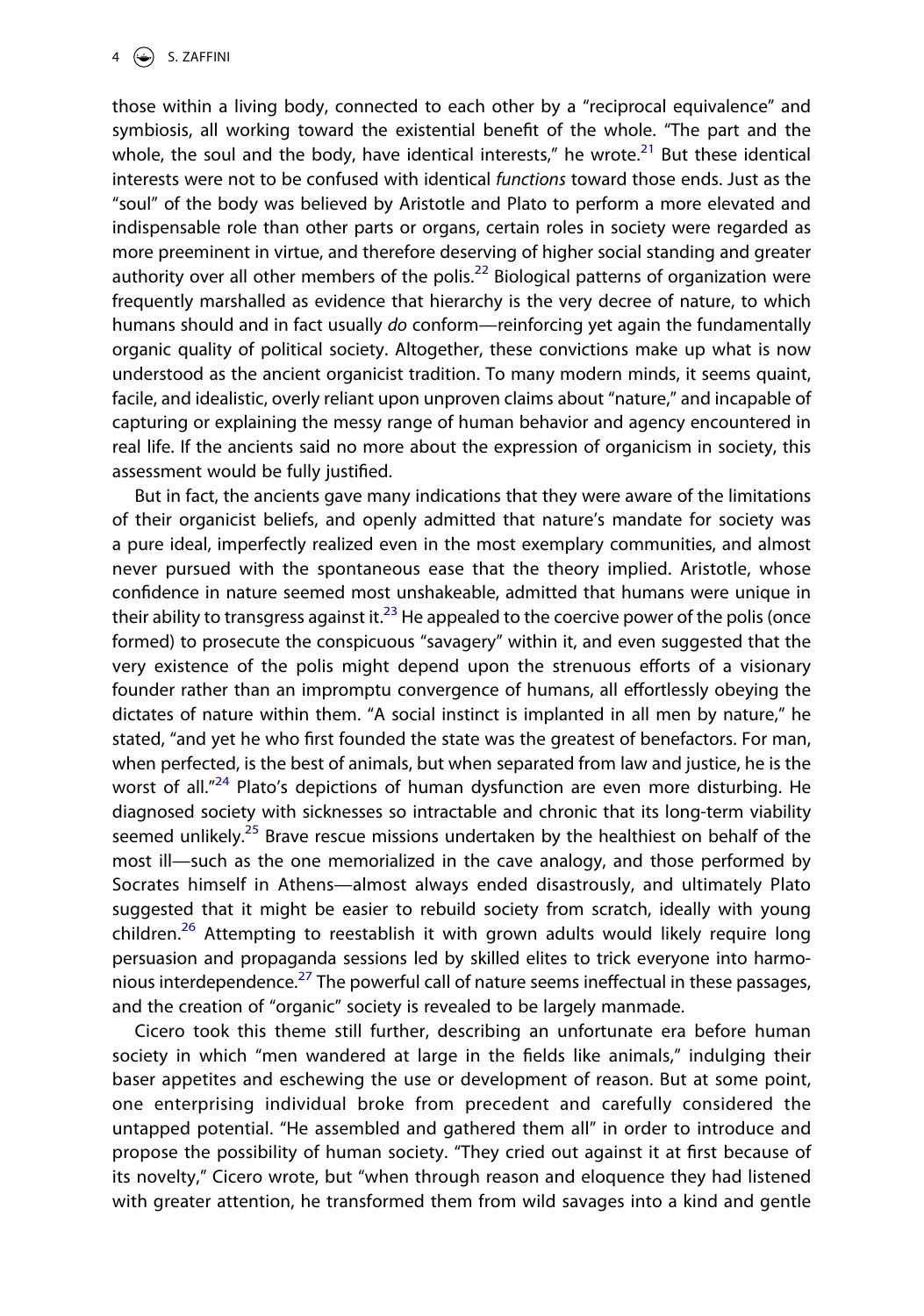folk." Cicero expressed incredulity that society could have originated otherwise, because it did not seem possible to him "that a mute and voiceless wisdom could have turned men suddenly from their habits and introduced them to different patterns of life." He asked:

How could it have been brought to pass that men should learn to keep faith and observe justice and become accustomed to obey others voluntarily and believe not only that they must work for the common good but even sacrifice life itself, unless men had been able by eloquence to persuade their fellows of the truth of what they had discovered by reason? Certainly only a speech at the same time powerful and entrancing could have induced one who had great physical strength to submit to justice without violence.<sup>[28](#page-22-14)</sup>

Cicero's emphasis here upon rational deliberation and formal consent<sup>[29](#page-22-15)</sup> may seem surprising given his staunch insistence elsewhere that human society was natural, instinctual, and organic, but it reveals the willingness of the ancients to complicate their organicist narrative, especially when exploring the depths of human dysfunction. His own personal bête noire was human egoism, which he considered to be "more contrary to Nature than death or poverty or pain." He urged, "This ought to be the chief end of all men: to make the interest of each individual and of the whole body politic identical."<sup>30</sup> That Cicero found it necessary to remind his readers of their human end and exhort them to assiduously pursue it shows how little convinced he was of an effortless result. But since he, Plato, and Aristotle persisted in regarding society as something natural and organic, while accepting (perhaps expecting) that rigorous education, thoughtful institutions, religious propaganda, and coercive laws might be indispensable toward creating and sustaining it, we should assume that the ancients cared more about the actual conformity to nature's directives than the process by which it was achieved.

Early Christianity adopted many of these tropes but critiqued and altered them as well. Saint Augustine (AD 354–430) upbraided Cicero for underestimating human depravity and advocating a degree of social harmony that was likely impossible. Augustine did not deny that humanity's nature was initially one of sociability and harmony. He cited the scriptural account of Eve's creation from Adam's rib as evidence of God's intention to "ensure unity of fellowship" among all humans, "bound to one another not only by their similar nature but also by their feeling of kinship. $n^{31}$  Unfortunately Adam's sin immediately destroyed this disposition and introduced the very opposite urge within himself and his progeny, ensuring that "even beasts without a rational will, such as arose in teeming numbers from the waters and the lands, would live more securely and peaceably with their own kind than men, whose race was propagated from one individual for the purpose of inspiring harmony. For never did lions or dragons wage such wars with one another as men have waged."<sup>[32](#page-22-18)</sup> Augustine denounced this tendency as "contrary to nature" when comparing it to humanity's original orientation, which remained latent though "vitiated" within. $33$  But when describing the relentlessness of sin, which seemed to drive humans ineluctably toward their own destruction, $34$  he would often imply that humanity was under the sway of an entirely new nature, with no memory of the original one, and far less the power to recover it. He brusquely dismissed the confidence of the ancients, however tempered, and declared their alleged social harmony to be false and fraudulent, like a cheap artistic imitation,  $35$  or a body without a soul.  $36$  "If in humankind there is no justice," he reasoned, "then there is not that common sense of right which transforms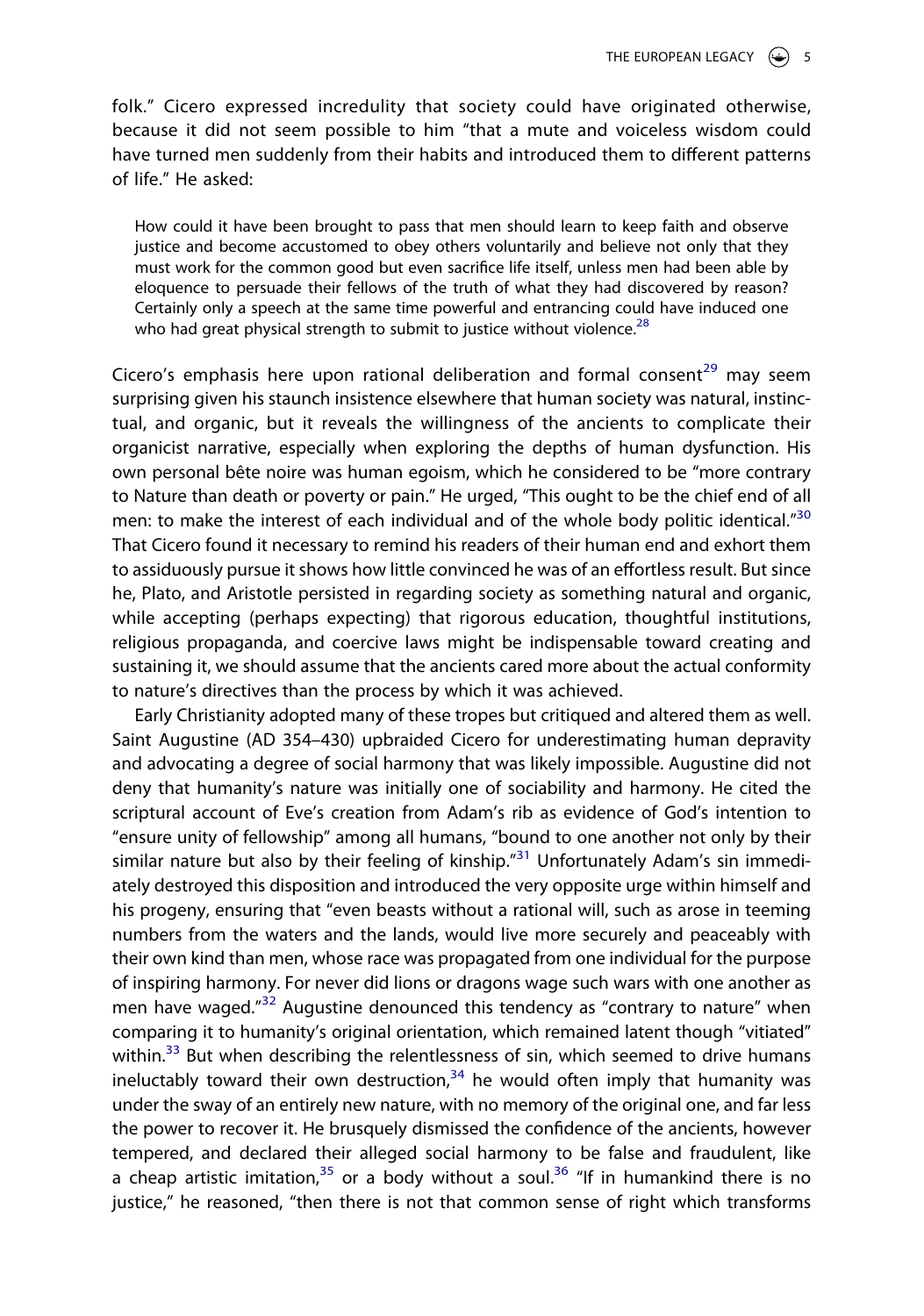a multitude of men into a people, whose estate has been said [by Cicero] to constitute a state. $"^{37}$  Despite all their best efforts, $^{38}$  they remain nothing more than "a promiscuous multitude unworthy of the name people."<sup>[39](#page-22-25)</sup>

Augustine's profound skepticism of ancient organicism did not prevent him from embracing the mentality, however, and claiming it for Christianity. The perceived failure of "pagan" philosophy to adequately diagnose or ameliorate the human condition only amplified the urgency of the crisis and the need for a lasting solution—which Augustine introduced in language shamelessly borrowed from the very tradition under attack. Augustine described the Christian church community as "one body (*unum corpus*)" of many members, well-ordered and proportioned, with the harmony exhibited by any other healthy organism, and the "rhythm of relationships, the *harmonia*, as the Greeks would say, whereby the whole body, inside and out, can be looked upon as a kind of organ with a music all its own.["40](#page-22-26) Within this state, "There exists no love of will that is personal or private, but a love that rejoices in a common and unchangeable good, and makes a single mind out of many. . . . No one who is lower will envy one who is higher, and no one will wish for the place he has not received, any more than in our body, the finger wishes to be an eye."<sup>41</sup>

Augustine drew these organic metaphors, not only from the ancient tradition but also from the epistles of Paul, in which the Christian church was frequently described as "one body," made up of many members, "joined and knit together by what every joint supplies, according to the effective working by which every part does its share." $42$  Paul used the conceit to celebrate the community's diversity—in ethnicity, class, social status, and rank or role within the church itself—while also emphasizing the symbiotic unity that bestowed upon each participating individual a commensurate value and indispensability. "The body is not one but many," he explained. "If they were all one member, where would the body be? The eye cannot say to the hand, 'I have no need of you,' nor again the head to the feet, 'I have no need of you'."<sup>43</sup> These organic allusions were often folded into larger exhortations about unity and harmony, in which Paul would urge each Christian "not to think more highly of himself than he ought," nor provoke "schism in the body," but to live peaceably, content in the mutuality of their respective contributions and experiences. "For if one member suffers, all the members suffer with it; or if one member is honored, all the members rejoice with it. $n44$  Paul's social vision was virtually indistinguishable from that of the ancients, and Christian theologians after him (such as Augustine, John of Salisbury, and Aquinas), explicitly acknowledged and accepted that the pre-Christian desideratum of society was correct, $45$  although not in an unqualified sense.

Yet Christianity refused to uphold certain tenets of organicism set forth by the ancients, some having to do with the relationship of parts within society, and others concerning its very origin. For instance, the assumption that social unity could be initiated or achieved through "nature" was unceremoniously overturned. Humans in the corrupt state described by Christianity had access to two competing natures: one that was positive but silent and ineffectual, and one that was active and dominant but defunct. Neither could be relied upon to motivate genuine or lasting fellowship among humans—Paul and Augustine often reiterated this point polemically, as if to exaggerate the impasse and intensify anxieties over the fate of humanity.<sup>[46](#page-22-32)</sup> Ultimately organic harmony was still possible, but only if introduced *un*-naturally, through divine intervention: "In the fall of the first man, a well-created natural state was impaired, and it can be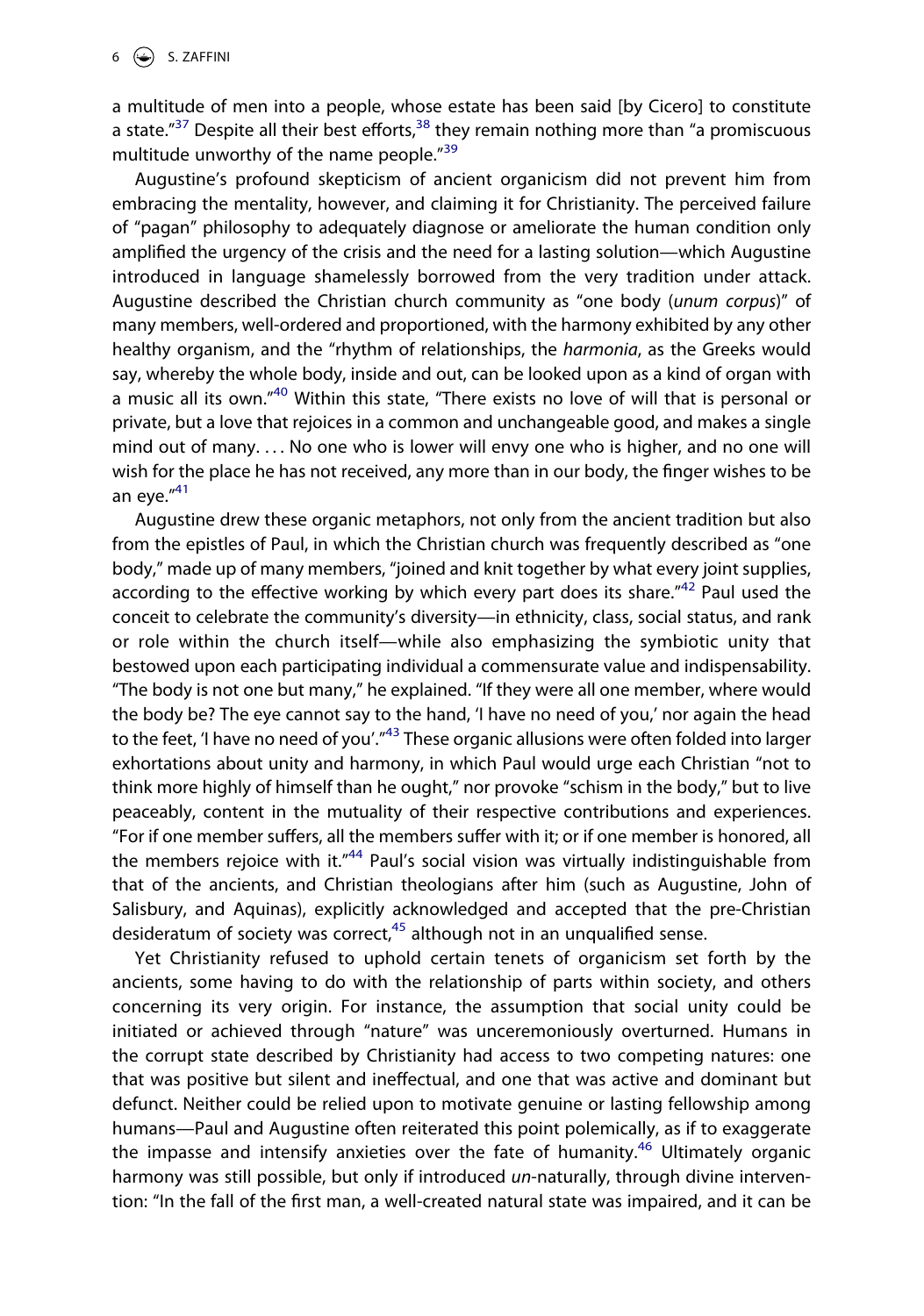restored *only by its creator*," Augustine reported.<sup>[47](#page-23-0)</sup> The God-man Jesus Christ undertook this commission and saves all who believe in him, inviting them into a "new city" of which he is both king and "founder,"<sup>48</sup> and restoring their original natures, as if by rebirth.<sup>[49](#page-23-2)</sup>

This transformation is not unconditional, according to Christianity. It does not merely set the clock back to some ideal state before Adam's Fall, leaving humanity free to associate (or not) on renewed terms, independent of the God-man who unilaterally created the conditions under which this rapprochement would be possible. Rather, humans must remain existentially subservient to Christ if they hope to recapture their lost organic harmony: "They become his members (*membra*) through grace, and thus Christ is united to them, even as a head with its body." wrote Augustine.<sup>[50](#page-23-3)</sup> Sometimes Christ is described as the Head of this community and sometimes as the Soul<sup>[51](#page-23-4)</sup>—two entities considered either interchangeable, or equally representative of Christ's elevated role within the organism, as the source of life "from whom all the body, nourished and knit together by joints and ligaments, grows."[52](#page-23-5) But neither of these functions or faculties are carried over from the ancient organicist tradition; they were developed by Christianity to shift the responsibility for humanity's fellowship to a salvific figure with extraordinary power, rather than entrusting it to the dysfunctional humans themselves. The ancients certainly granted their elites expansive authority to guide, shape, and cultivate concord within the community, but they never implied that elites were to create the community *ex nihil*, so much as persuade individuals to do so themselves or, as is more likely, receive and foster those which were already in existence. Plato perhaps flirted with the notion of elite "sovereignty" over society, with his "philosopher kings" and their cave rescues, $53$  but even he insisted that the source of their authority was external to them and beyond their control, located in the "good itself."<sup>54</sup> By and large, the ancients frowned upon centralized or autocratic claims, and attributed society's success to the combined efforts of every virtuous individual within it. Cicero called society "the people's possession,"<sup>55</sup> and believed that elite rulers, established subsequently, should remain forever accountable to the "common body of humanity."[56](#page-23-9)

Christianity, in turn, called the church "Christ's possession"<sup>[57](#page-23-10)</sup> and redrew the lines of accountability, from each constitutive member to Christ rather than vice versa, carefully signaling that the collectivity could not even exist independent of Christ's sustenance, let alone check or overthrow him. The rich organic fellowship imagined by the ancients became a reality within the Christian church—but only through the ministrations of an all-powerful creator, savior, and sovereign, who abruptly leveled all existing hierarchies in his wake. Compared to Christ, no elite could claim power or influence over anyone else, and in fact the very categories of superior and inferior could have no place except in reference to Christ and his people. "Sin" and "salvation" became the only relevant categories, neither of which discriminated on the basis of gender, race, class or any other demarcation of social standing. "There is no difference," said Paul. "All have sinned and fall short of the glory of God. . . . But you are all sons of God through faith in Christ Jesus. There is neither Jew nor Greek, there is neither slave nor free, there is neither male nor female, for you are all one in Christ Jesus."<sup>[58](#page-23-11)</sup> Differences in personality, background, talents, and responsibilities within the church might stave off sterile uniformity, encourage interdependence among the members, and suggest a soft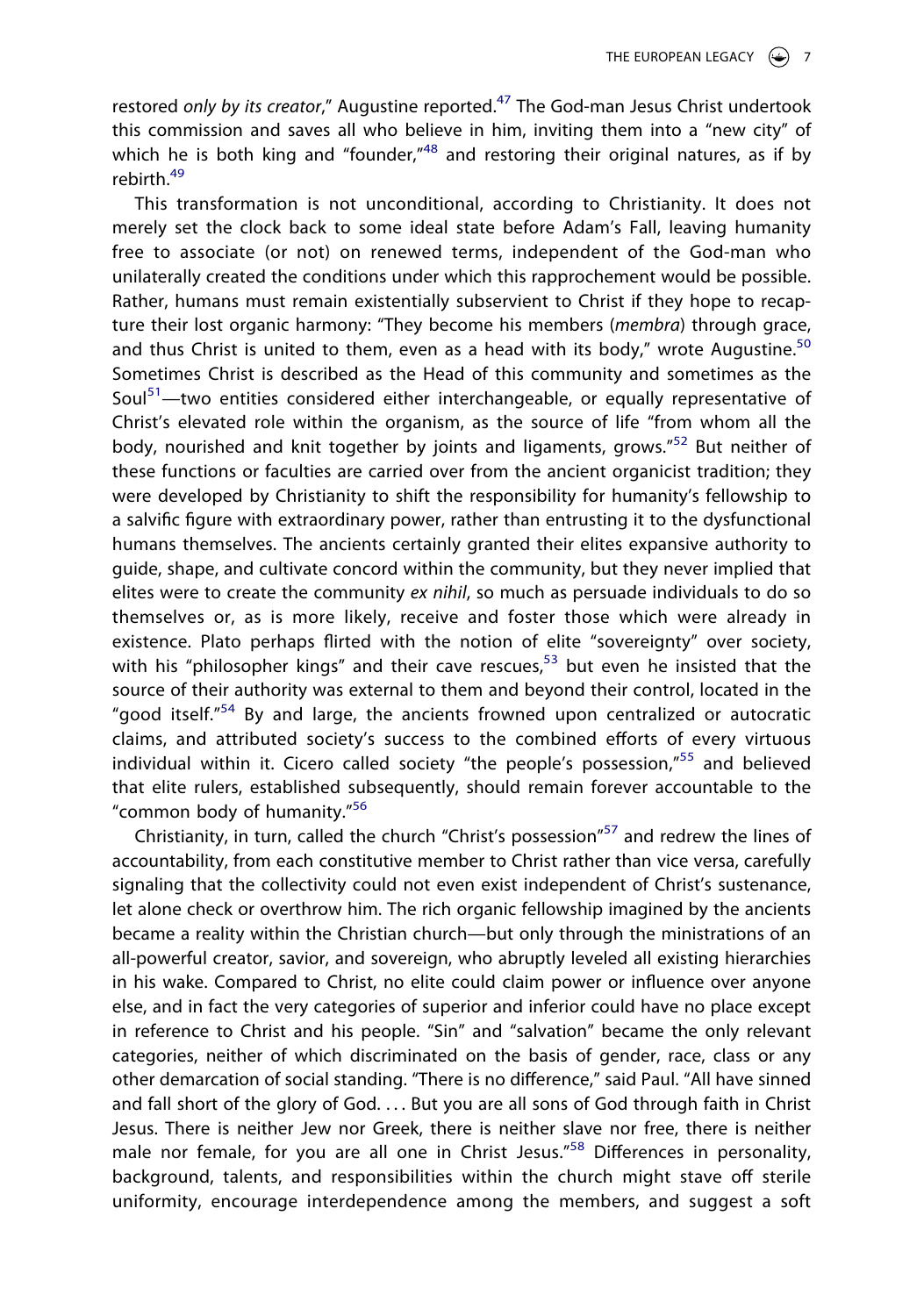economic organization of roles and functions, established to facilitate and promote the efficacy and wellbeing of the whole. But these distinctions were not intended to threaten the radical equality of Christians under Christ, or weaken their sense of universal subjection and dependence upon him.

This equality was spiritual and theological, but its immediate political consequences—even in the church—were less clear. The bishop of Rome quickly claimed "headship" over all other congregations, as Christ's earthly representative, effectively establishing that Christ's spiritual body would be realized *analogically* in the ecclesiastical structure of the church, a determination that persisted unchallenged until the Protestant era. The medieval political tradition, developed in codependence with the church, immediately assimilated the principles of Christian organicism modeled by it, adopting monarchy as the norm and demanding Christological behavior from their kings. "The prince is a kind of likeness on earth of the divine majesty," wrote John of Salisbury. "Loyal shoulders should uphold his power . . . and all the limbs should be in subjection to the head."<sup>59</sup> Even Aquinas, who almost slavishly endorsed Aristotle's political vision, refused to consider any constitution but monarchy: "For where there are many men together and each one is looking after his own interest," he explained, "the multitude would be broken up and scattered unless there were also an agency to take care of what appertains to the common weal." Aquinas insisted that this agency must be "one man," and that "he is to be in the kingdom what the soul is in the body, and what God is in the world," namely the creator and sovereign ruler. Aquinas carefully clarified that the office of "creator" should be understood only metaphorically, to mean "founder" rather than divine inventor, *ex nihil*, for "of course the founder of a city and kingdom cannot produce anew men."<sup>60</sup> But loosely, the medievals upheld and favored the Christian iteration of organicism in their political and ecclesiastical institutions.

And this then was the organicist tradition bequeathed to Hobbes and Rousseau in the early modern era: a sociology of moral collectivism, typified by the metaphor of the living body, and shaped in various ways by two contrasting paradigms, *classical*  and *Christian*. Both paradigms asserted that humans are meant to live in symbiotic interdependence, moral and biological. They also agreed that the dysfunction of "self-love" was humanity's most formidable impediment to this goal. But they diverged over the likelihood of humanity attaining it, with the classical tradition fairly optimistic and the Christian tradition in despair. According to classical organicism, humanity could achieve interdependence *naturally* (perhaps with the facilitation and encouragement of especially rational leaders), and envisioned society as an expansive network of overlapping hierarchies and control. According to Christian organicism, humanity had no chance of achieving interdependence unless it be by *supernatural* means, from crisis and confrontation to conversion by one who had the power to perform this transformation and maintain everyone in it. Christianity replaced the classical network of hierarchies with undivided sovereignty, wielded by the community's creator and obeyed by all the rest. Both paradigms were legitimately organicist, but because they diagnosed human nature differently, they also disagreed about the degree of centralized authority necessary to create and sustain the social organism.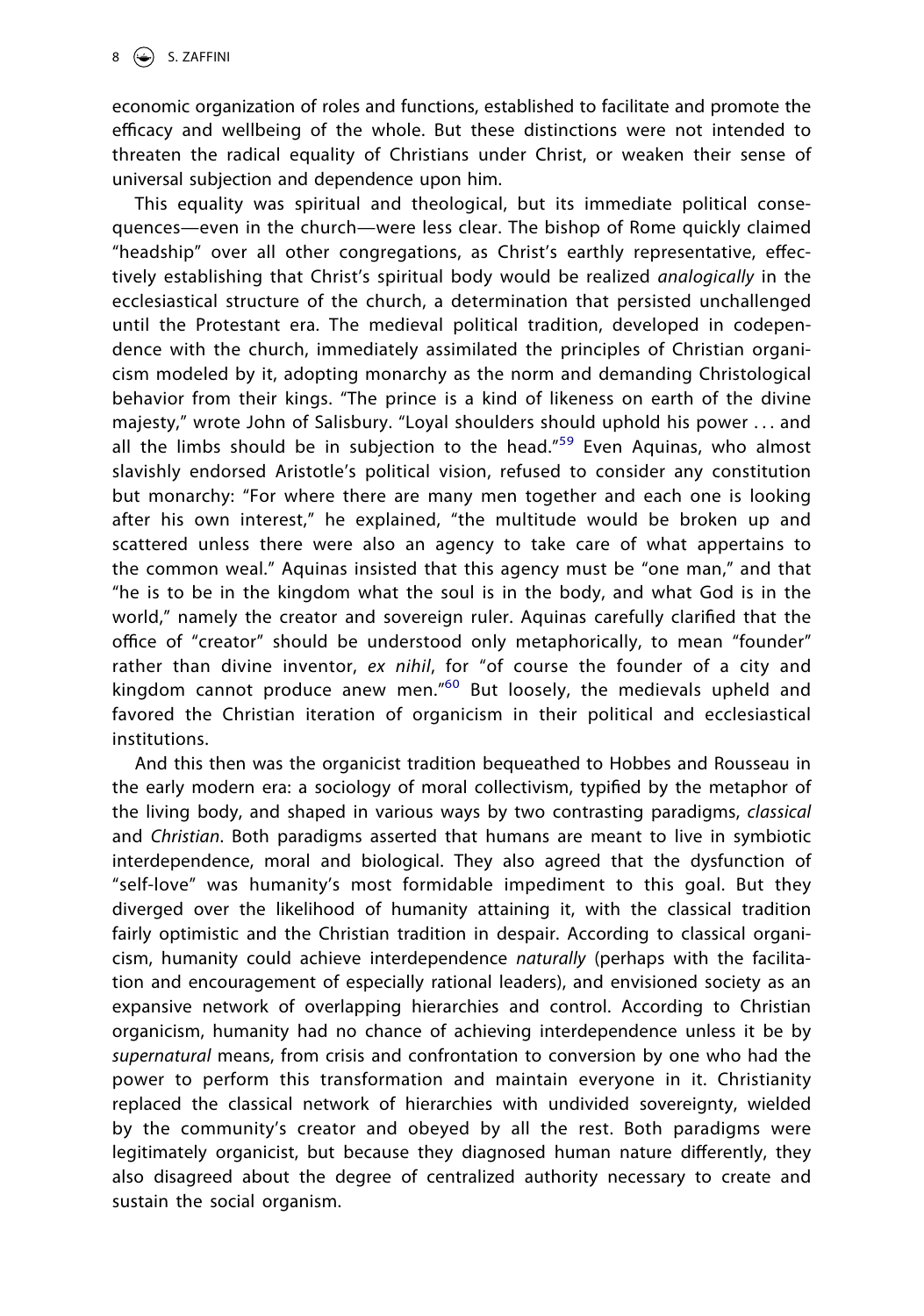#### **Body and Contract**

The possibilities and nuances of the organicist tradition were almost certainly known to Hobbes and Rousseau. Both were theologically aware and astute, lived within recent memory of the Middle Ages and, at least in the case of Hobbes, supported monarchs who proudly served as standard-bearers for the Christian/medieval mentality well into the early modern era. "The state of monarchy is the supremest thing upon earth," James I proclaimed to Parliament in 1609:

Kings are not only God's Lieutenants upon earth, and sit upon God's throne, but even by God himself they are called Gods. For if you will consider the attributes to God, you shall see how they agree in the person of a king. God hath power to create, or destroy, make, or unmake at his pleasure, to give life, or send death, to judge all, and to be judged nor accountable to none. Kings are also compared to fathers of families: for a king is truly *parens patriae*, the politic father of his people. And lastly, kings are compared to the head of this microcosm of the body of man.<sup>[61](#page-23-14)</sup>

This statement is well within the mainstream of the organicist tradition in that it acknowledges a certain moral and biological coherence of the political community. And although it could be regarded as *classically* organicist in its reference to paternalist influence, it conforms more closely to the *Christian* paradigm, in its allusions to sovereign and divine authority. Since Hobbes strongly emphasized all of these characteristics in his work and developed the body metaphor as a leitmotif of his work, it seems safe to assume that he advocated an organicism of the Christian variety, interpreted more or less in keeping with the medieval, analogical tradition of politics.

But interestingly, modern scholars assume the opposite conclusion: that Hobbes actively *rejected* organicism, along with its famous rhetorical tropes. He "had little use for the metaphor of the body politic, and replaced it with a social contract," claimed David Hale, author of a book entitled *The Body Politic*. [62](#page-23-15) Even those who acknowledge Hobbes's commitment to the body metaphor attempt either to expose it as a rhetorical façade,  $63$  or to explain it away as a discordant conceit (probably ill-chosen) that requires careful reinterpretation. Their skepticism about Hobbes's organicism seems to be derived, in large part, from a rather narrow understanding of the organicist mentality: one that largely ignores the Christian contribution and reduces the classical iteration to a stark, unnuanced ideology about spontaneous social evolution. Hanna Pitkin asserted:

Hobbes is not an organicist. The *Leviathan* does invoke the analogy between the state and the human body, but the *Leviathan* is an extraordinarily complex book whose ingredients are by no means always mutually consistent. It contains also a contract theory based on transfer of rights, one based on obedience and power, a theory of authorization and representation, and a number of other arguments *incompatible with organicism*. [64](#page-23-17)

This statement ably demonstrates how confusing the organic mentality has lately become for modern theorists, and the way in which this confusion has affected Hobbes scholarship. If Pitkin had merely argued that the various organic themes of obedience, power, consent, and rights ought to be distinguished from each other conceptually, her statement could not be faulted, but it is not clear why they should be considered categorically *incompatible*. The theme of power and obedience seems almost fundamental to the organic mentality, for example, insofar as it appeals to the natural command of the soul (or mind) over the body to justify various power relationships in society, including that of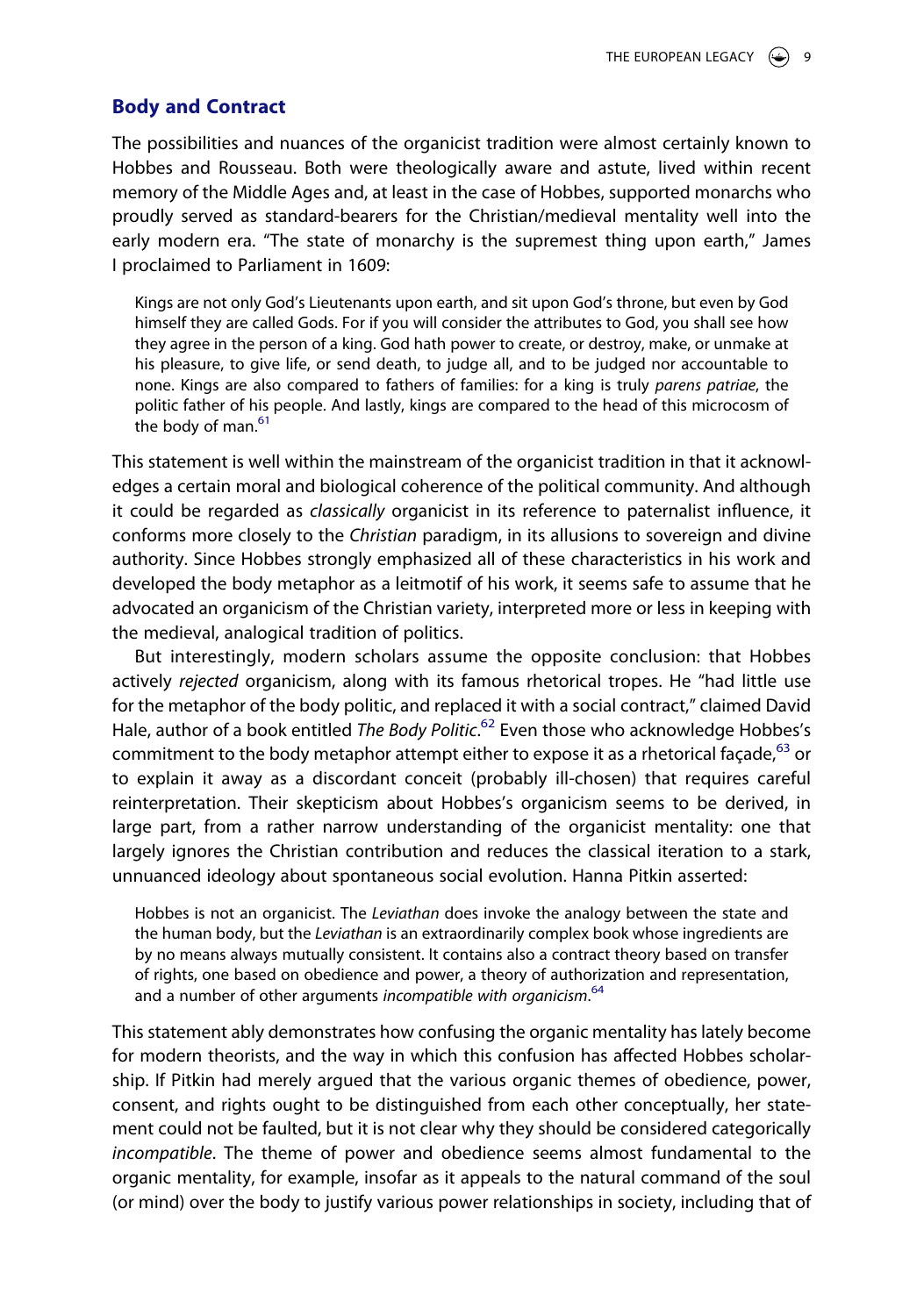master and slave. Plato, Aristotle, Salisbury, and Aquinas all derived their respective power hierarchies from organic principles,<sup>[65](#page-23-18)</sup> and patriarchalism itself has long been recognized as a doctrine of social and political obedience to authorities that are natural, biological, and familial.[66](#page-23-19) Robert Filmer, who celebrated this theme in his *Patriarcha* (1680), would probably be very surprised at the suggestion that organicism was incompatible with obedience; he combined them in his work, and praised Hobbes for doing the same in *Leviathan*. [67](#page-23-20) But Filmer also expressed frustration and bemusement over the consentbased arguments laced throughout Hobbes's work, which he *did* consider incompatible with organicism—or at least unnecessary. "If, according to the order of nature, [Hobbes] had handled paternal government before that by institution," Filmer explained, "there would have been little liberty left in the subjects of the family to consent to institution of government."[68](#page-23-21)

In Filmer's defense, consent was not a prominent feature within *classical* organicism. It sometimes showed up in the context of human dysfunction, as we saw in the previous section, $69$  but by and large, the ancients shared Filmer's intuition that formal consent was unnecessary so long as individuals adequately perceived and accepted their natural role in society. Hobbes's insistence upon consent—even within relationships that seem ill-suited to it, such as that of parent and child—implied a profound lack of confidence in either humanity or nature, which might then further imply that he also rejected the central tenets of classical organicism. Hobbes explicitly confirmed this rejection, and so did Rousseau—both of them persistently signaling their divergence by portraying society as "artificial," "conventional," "unnatural," and "alien."<sup>70</sup> Although these terms were common enough in pre-modern discourse about society (and especially *political*  society, as we shall see in the next section), they were not usually given the prominence and urgency that Rousseau and Hobbes lent them. It was one thing to speak of consent as a formal acquiescence to a state of affairs that was already occurring informally or was easily commenced. This kind of consent was introduced by the ancients, developed by medieval jurists, $71$  and by Erasmus's time, was practically correlated with classical organicism, as a feature perhaps not indispensable but at least advisable: humans should formally agree to nature's dictates and institutionalize them as a reminder for weaker moments.<sup>[72](#page-24-0)</sup>

However, the agreement that Hobbes and Rousseau described was entirely different in that it announced the very *im*possibility of organic unity by nature. If Hobbes and Rousseau had not also persisted in describing society as a living body, we would conclude that they were not organicist at all. But their rhetorical depictions suggest that they merely meant to repudiate certain aspects of organicism while retaining others. This was certainly the approach of Paul and Augustine, who thought that the ancients had given insufficient consideration to human depravity, and if Hobbes and Rousseau were found to have similar concerns, it might indicate that they held a version of organicism that aligned more with the Christian paradigm. Of course one does not need to read far into *Leviathan*  to encounter Hobbes's assessment of humanity's "nasty and brutish" state of nature.<sup>[73](#page-24-1)</sup> He was especially fond of contrasting human behavior with that of the bees, because classical organicists tended to recommend bee colonies as prototypes of the "natural society" found among humans.<sup>[74](#page-24-2)</sup> Hobbes rejected this comparison because—unlike humans—the bees are not competitive, envious, hateful, or vicious to each other. "The agreement of these creatures is natural," he concluded, "That of men is by covenant only, which is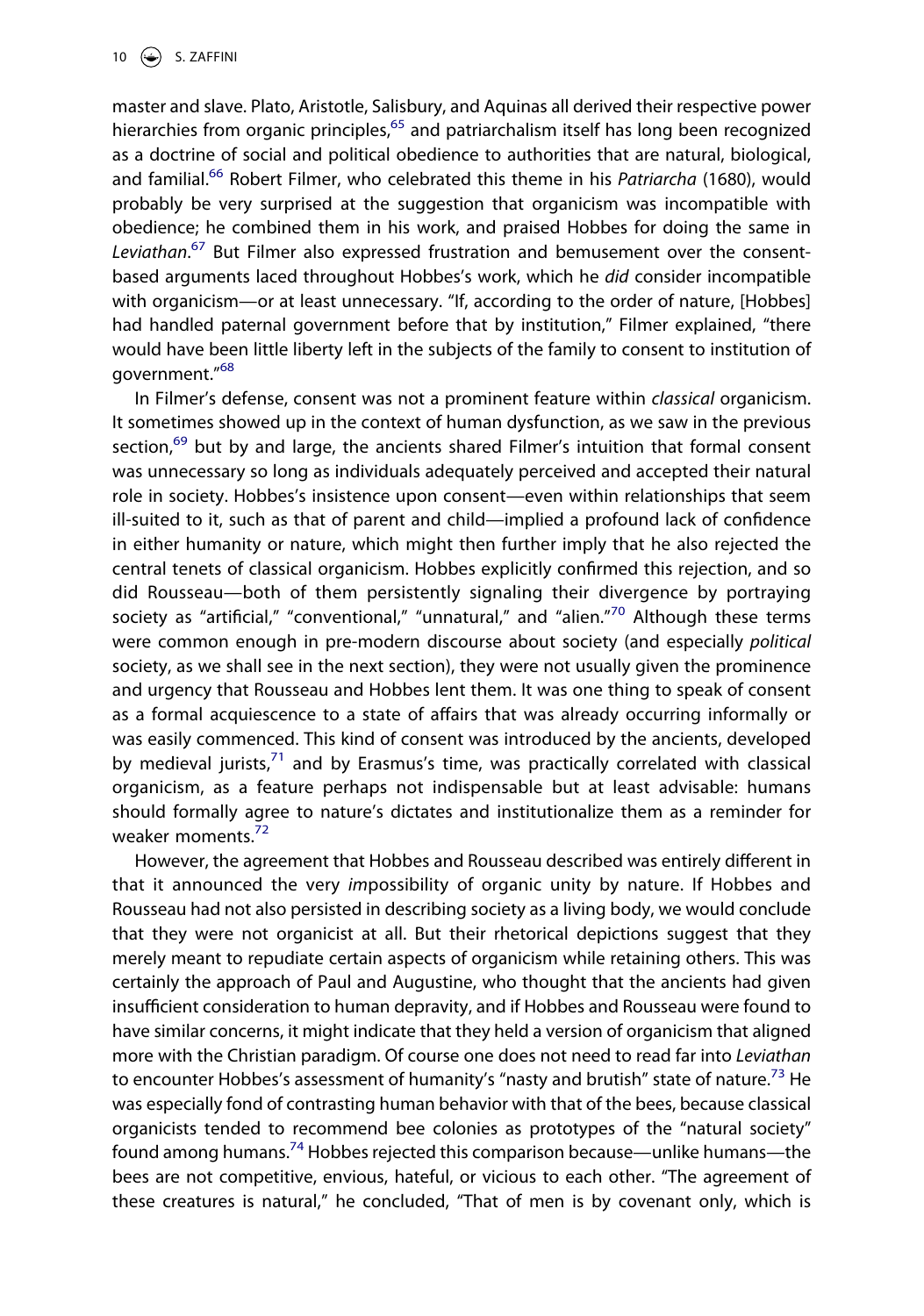artificial; and therefore it is no wonder if there be somewhat else required (besides covenant) to make their agreement constant and lasting, which is a common power to keep them in awe, and to direct their actions to the common benefit." $75$ 

Humans are so grossly dysfunctional, according to Hobbes, that they quickly discover genuine fellowship is beyond their grasp. They can signal their social aspirations through formal agreements and covenants, but those mechanisms are powerless in and of themselves to neutralize human dysfunction or conjure up an organic harmony comparable to that enjoyed by other species.

Rousseau's assessment of human nature was far more complex, but he largely followed Hobbes's precedent and located the "unnaturalness" of his General Will society far less in the contract itself than in the dysfunction that made it necessary in the first place.<sup>[76](#page-24-4)</sup> Observing that humans invariably become greedy, proud, hateful, and violent when led to interact with each other, Rousseau condemned their behavior as "wicked" and corrupt, rather than an inevitable expression of their nature.<sup>[77](#page-24-5)</sup> He explicitly opposed Hobbes on this matter, $78$  who had claimed that human dysfunction is (mostly) a consequence of self-preservation and therefore not to be considered moral or immoral at all.<sup>[79](#page-24-7)</sup> Rousseau agreed with Hobbes that self-preservation is the primary preoccupation of human nature, but he thought Hobbes had ignored the inclination of "pity," which often tempers the violent consequences of self-preservation, and is common to all creatures, including humans.<sup>80</sup> Rousseau also failed to understand why Hobbes assumed an environment of scarcity, in which humans could not avoid competition and war. Rousseau's state of nature was expansive and resource-rich, easily allowing humans to preserve themselves without having to interact much at all. $81$  He insisted that humans could have lived indefinitely in this blissful state, but this seems unlikely—not only because of the "singular and fortuitous concatenations of circumstances" that allegedly lured humanity to abandon their subsistence lifestyle, but more significantly, because of human nature itself, which concealed within its ingenuous temperament the germs of its own demise. Humans differ from other animals in two ways, according to Rousseau: they are driven to "perfect" their state, long after necessities require it, and more ominously, they have the power to deviate from the dictates of nature, often to their own detriment. $82$  Rousseau admitted that it was these inherent faculties that gradually drew humans out of their original innocence, threw them together socially, and set in motion a precipitous moral decline.

He continued to condemn this corruption as "unnatural," but unless we should regard all biological or moral developments as unnatural simply because they differ from an initial state, it is not clear how Rousseau's claim could stand. Aristotle reasonably suggested that the "nature" of an entity or organism is revealed in its final state—achieved not merely through accidental external circumstances, but by methodic maturation of nascent faculties and potential.<sup>83</sup> Rousseau's account of human corruption seems almost paradigmatic of this process. Perhaps he claimed it was unnatural in order to align his myth more closely with the Christian Edenic fall narrative, or to discourage attitudes of complacence or resignation about inclinations that might be regarded as inevitable. Hobbes, who shared Rousseau's concerns, chose to combat complacency differently, by emphasizing the depth of human depravity rather than its source. Hobbes acknowledged Christianity's Edenic narrative, $84$  and in one place even described humanity's original Godgiven nature as one of innocence and peace, $85$  but overall he avoided speculating about it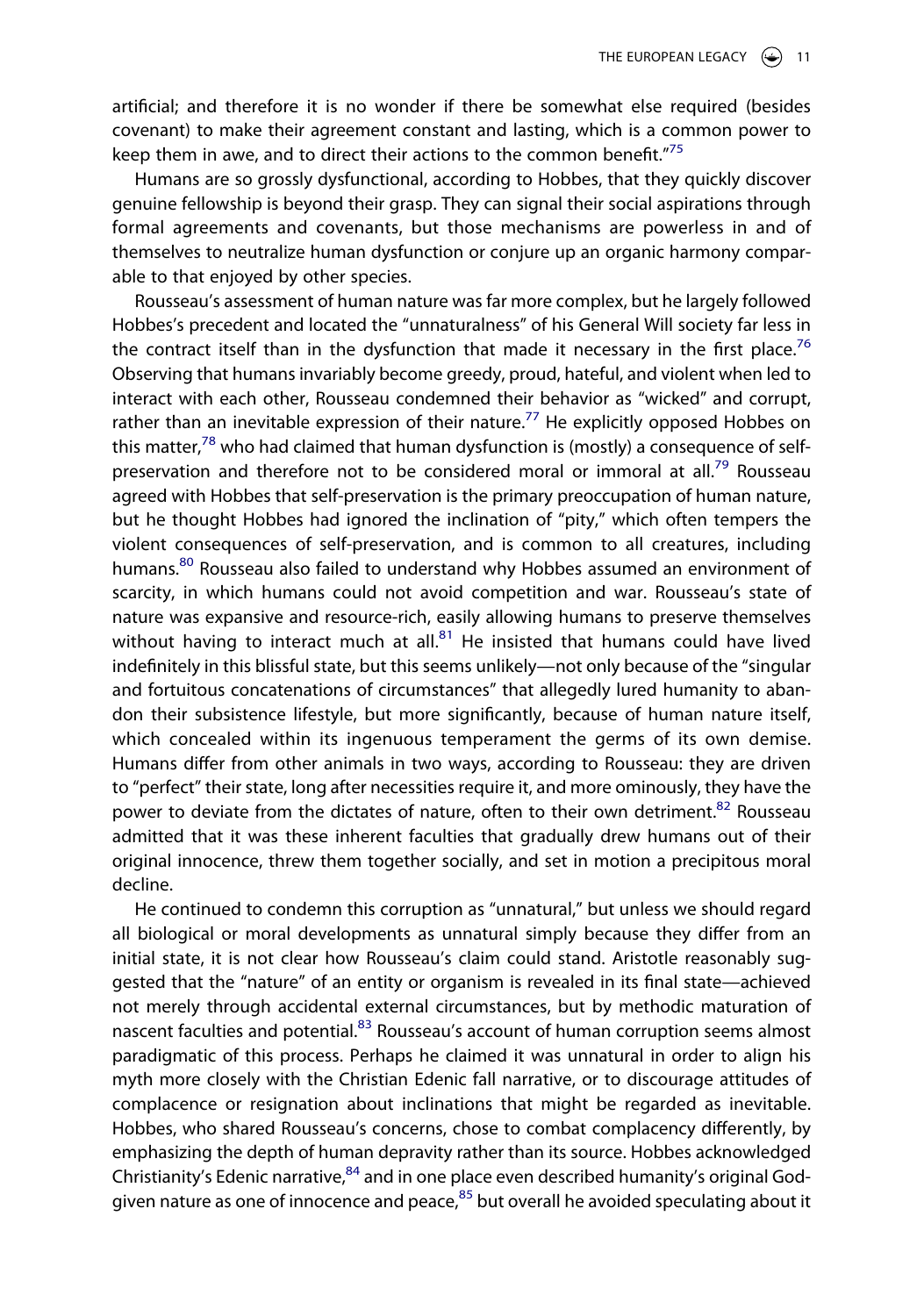and preferred to accept humanity's postlapsarian nature as the only relevant one to discuss. Ultimately, Rousseau arrived at a similar conclusion, glumly conceding, "Men are [now] wicked; a sad and constant experience makes proof unnecessary."<sup>[86](#page-24-14)</sup>

So the dispute between Hobbes and Rousseau over human nature likely has more to do with terminological confusion than anything else, and unfortunately it tends to pull scholarly attention away from the core claim of their analysis, upon which they both agreed: that human nature—whether original or evolved—actively fights against itself, simultaneously working both to preserve and also to relentlessly undermine and subvert that preservation.<sup>87</sup> Moreover, the self-destructive tendencies in human nature—born of pride, competition, and fear—always result in antisocial behavior that threatens the species' very existence. Hobbes described these tendencies as "concupiscible" (an oldfashioned term connoting inordinate desires) and denounced humanity's war-of-all-against-all as a "contra-natural dissolution."<sup>[88](#page-24-16)</sup> If initially he had been reluctant to pass moral judgment on inclinations that could not be prevented, Hobbes ultimately declaimed the "hateful condition"<sup>[89](#page-24-17)</sup> of humanity with a bitterness that surpassed even Rousseau's, and for which he is most well-known. In addition to his "nasty, brutish, and short" obloquy,<sup>90</sup> Hobbes frequently insisted that "all men easily acknowledge this state to be evil<sup>"91</sup> and replete with "miseries and horrible calamities."<sup>[92](#page-24-20)</sup> He himself thought it to be "the greatest mischief that can arrive to nature,"<sup>93</sup> and in fact "the greatest evil that can happen in this life.<sup>"[94](#page-24-22)</sup> Rousseau kept apace by lamenting humanity's "miserable situation" as a "most horrible state of war" that invariably leaves the species "debased and devastated  $\ldots$  brought to the brink of ruin [and] no longer able to turn back."<sup>[95](#page-24-23)</sup>

It is the depth of their consternation over human dysfunction—rather than their commitment to voluntarist consent—that really set Hobbes and Rousseau apart from classical adherents of organicism. The ancients and medievals acknowledged the disruptive influence of human dysfunction, but they generally did not regard it to be so disruptive as to prevent any possibility of functional society. Hobbes and Rousseau either had a keener sense of moral depravity than their predecessors (which seems unlikely),  $96$  or the unique circumstances of their historical contexts gave them reason to be especially pessimistic about human nature. Macpherson has compellingly argued that Hobbes modeled his state of nature upon the nascent bourgeois market society he observed outside his door in seventeenth-century England, $97$  and given Rousseau's persistent complaints about private property, materialism, and "self-love,"<sup>98</sup> it seems likely that the spirit of early-modern capitalism was responsible for his sense of social malaise as well. It was in this era of the struggle for individual rights and freedoms that the metaphor of the body politic began to wane, along with its collectivist ideal for society.<sup>[99](#page-24-27)</sup> For the first time in human history, the ancient principles of social cohesion and unity were being eclipsed, challenged, or quietly retired. The deliberate efforts of Hobbes and Rousseau to preserve and maintain the trope of the body politic—in all its collectivist grandeur—at a time in which everyone else seemed eager to forget it, reveals at once the depths of their dissatisfaction with "new world" norms and their determination to recreate the "old world" ideals despite them.

So while they leaned closer to the Christian paradigm of organicism, they retained elements of the classical paradigm as well, the most surprising of which is a sense of teleology in human society and politics. Hobbes and Rousseau thought that humans had very little choice as to whether they should unite politically, and they described the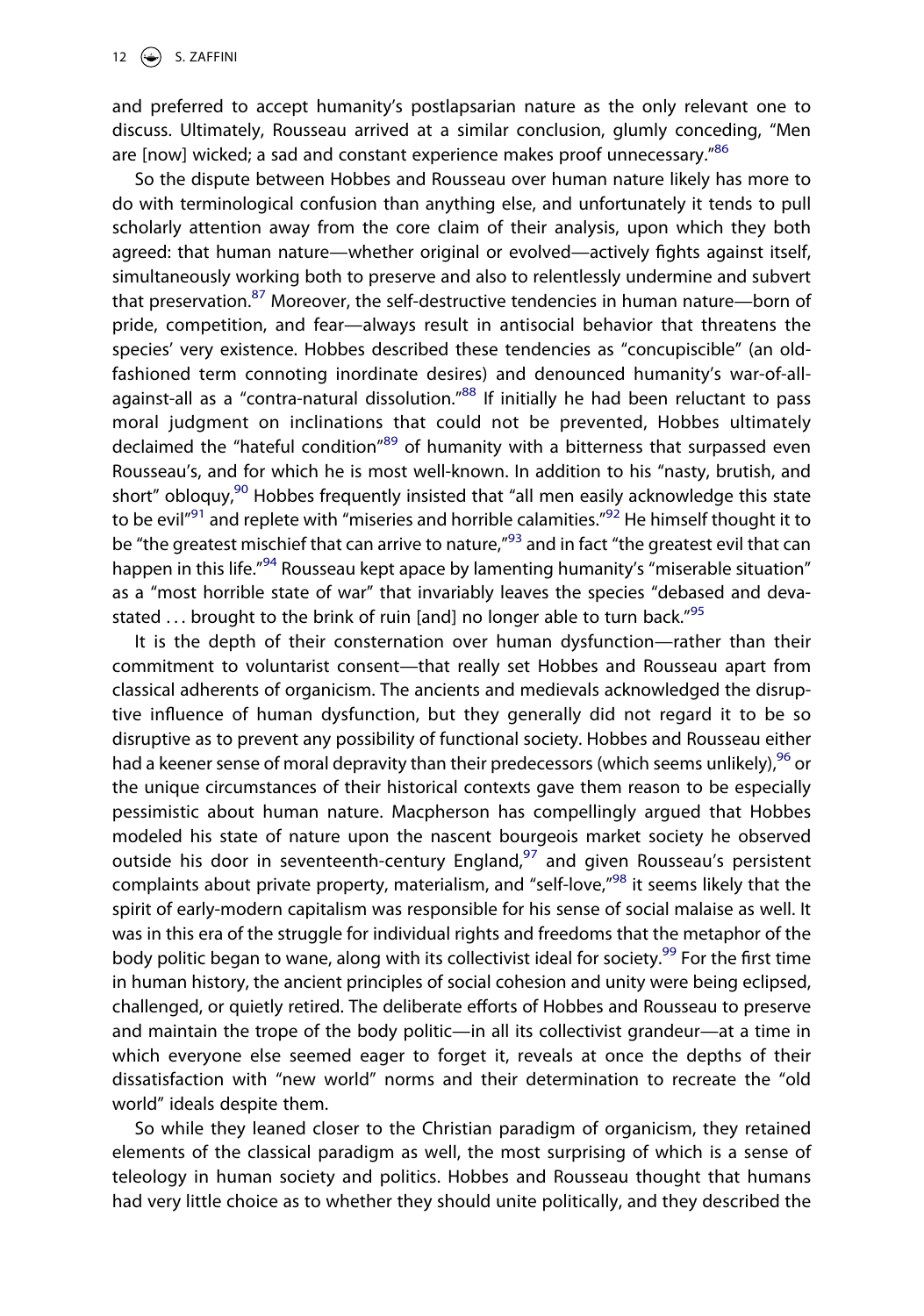individual agreements less as autonomous, voluntarist commitments than sober acknowledgements of moral and organic determinism. Hobbes insisted that the political contract was "directed by dictates of reason, $n^{100}$  and "compelled by nature itself, $n^{101}$  $n^{101}$  $n^{101}$  there being "no other way by which a man [could] secure his life and liberty."<sup>102</sup> Rousseau spoke of the "necessity" of an agreement without which "humankind would perish, $n^{103}$  graphically illustrating the premise with an analogy about amputating a limb in order to save the body.<sup>[104](#page-24-32)</sup> These contracts described by Hobbes and Rousseau seem neither rationalistic, arbitrary, nor provisional, as is claimed of liberal contractualism, $105$  but are instead wholly determined by the compulsory dictates of nature and virtually impossible to retract.<sup>106</sup> These characteristics are much more in keeping with ancient and medieval assumptions about consent, in which "the necessity of the body politic" (as Hobbes put it)<sup>[107](#page-24-35)</sup> is accepted and received as the only legitimate possibility.

But if formally acknowledging this reality is not the same as creating it, how did Hobbes and Rousseau propose that humans should surmount the obstacle of their entrenched dysfunction? Rousseau wrote:

While the opposition of particular interests made the establishment of societies necessary, it is the agreement of these same interests that made it possible. What these different interests have in common is what forms the social bond, and if there were not some point on which all interests agree, no society could exist.<sup>[108](#page-24-36)</sup>

In this passage, Rousseau seems to imply that the body politic is created spontaneously in the hearts and minds of individuals, the contract itself simply signaling this transformation without actually effecting it. In other passages, however, he insists that it is the very event of public contract that immediately creates the "moral and collective body" of society, as if ex nihilo.<sup>[109](#page-24-37)</sup> Hobbes concurred in this sentiment, dismissing any pre-contract agreement of wills as mere "concord,"[110](#page-24-38) envisioning the event as an instantaneous conversion from many wills to one will,<sup>111</sup> and describing the actual contract as a divine fiat, such as the one God delivered to speak the world into existence.<sup>112</sup> Unlike the prosaic liberal pacts that regulate abstract or ephemeral relationships, the contract depicted by Hobbes and Rousseau has extraordinary transformative power and can alter reality itself: "By the social pact we have given the body politic existence and life," proclaimed Rousseau. It is a contract like no other. $113$ 

This was not the end of the story for Hobbes and Rousseau, any more than church membership solved every problem for St. Paul and St. Augustine. While they all maintained that the event of institution actually effects a new reality, they also accepted that individuals were often involved in a struggle to embrace it fully, due to insufficient moral and rational development or lingering habits from the previous reality. Hobbes had a tremendous amount of faith in brute force and fear as incentives for orderly behavior in the interim, $114$  and even Rousseau famously pronounced that wayward citizens would be "forced to be free."<sup>115</sup> But overall Rousseau saw that force, while not inherently incompatible with organic cohesion (as we saw with Filmer, above), $116$  could have only a limited purview and would quickly prove destructive to the *esprit de corps* if relied upon exclusively or in too great a measure.<sup>[117](#page-25-5)</sup> Rousseau put greater faith in moral education as the means whereby to grow and enliven the body politic, and warned: "Now to form citizens is not the business of a single day." $118$  Ultimately, Hobbes was forced to concede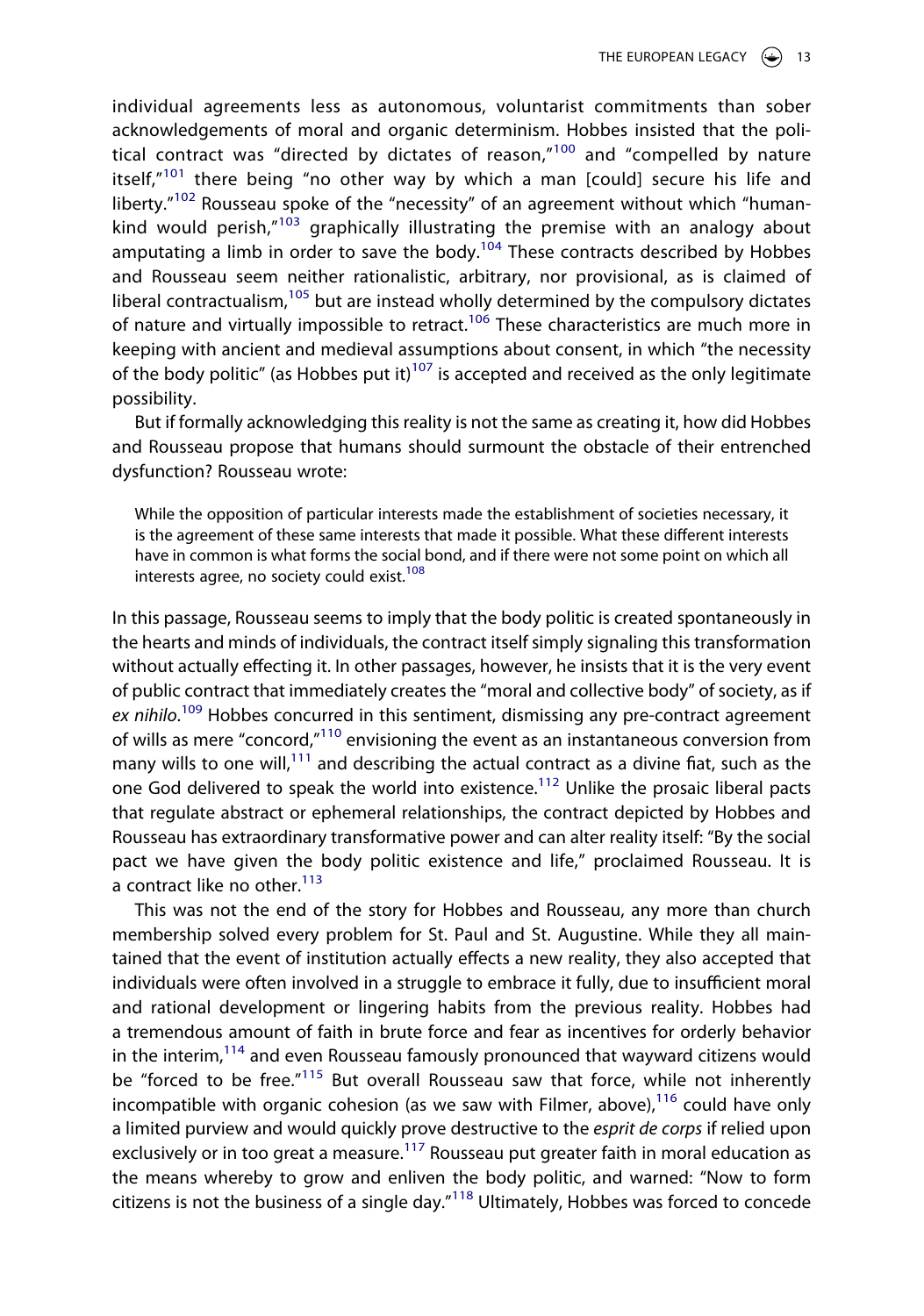14  $\left(\bigstar\right)$  S. ZAFFINI

this point, agreeing that "the grounds of [sovereign] rights have the rather need to be diligently, and truly taught, because they cannot be maintained by any civil law, or terror of legal punishment."<sup>[119](#page-25-7)</sup>

There are simply too many features in the works of Hobbes and Rousseau that align with the Christian or classical principles of organicism to justify interpretations that confidently deny it, especially since it must now be clear that contractual consent is not incompatible with either organicist tradition.<sup>120</sup> The weight of anti-organicist claims about Hobbes has to fall heavily upon his metaphor of the machine, which is often reflexively advanced as proof that he abrogated the organicist mentality, and it is to this allegation that we now turn.

# **Body and Machine**

"Nature," announced Hobbes in the introduction of *Leviathan*, "the art whereby God hath made and governs the world, is by the art of man imitated, that it can make an artificial animal." He continued:

For seeing life is but a motion of limbs, the beginning whereof is in some principal part within, why may we not say that all *automata* (engines that move themselves by springs and wheels as doth a watch) have an artificial life? For what is the heart, but a spring; and the nerves, but so many strings; and the joints, but so many wheels, giving motion to the whole body, such as was intended by the artificer? Art goes yet further, imitating that rational and most excellent work of nature, man. For by art is created that great Leviathan called a Commonwealth, or State (in Latin *civitas*), which is but an artificial man.[121](#page-25-9)

It should be noted that Hobbes is not here saying that the Commonwealth *is* a machine, only that it imitates nature, and so do machines, in their own way—a fine distinction, yet an important one, given the number of scholarly interpretations that rest heavily upon the supposition that he called the Commonwealth a machine. The further presumption that this machine reference contradicts his body metaphor is another thing entirely, and is so firmly established in the scholarly literature that it is difficult to know where, when, or with whom it originated. It is at least as old as Gierke, who expressed bemusement at Hobbes's persistent use of traditional organic metaphors and similes despite his "strict individualistic system." Gierke could only suggest that Hobbes found it worthwhile to retain the older conceits merely to demolish them, by conspicuously "transforming his supposed organism into a mechanism," and his State-personality into a "purely external and formal" artifice. "The analogy of an artificially constructed machine more and more takes the place of the natural body in the interpretation of the social Whole."<sup>[122](#page-25-10)</sup> The problem with this interpretation is that it lacks textual evidence and reads more like a convenient gloss on Hobbes's work—perhaps in support of a preconceived prejudice against him—than a careful or sympathetic explication.

If Hobbes had intended for his machine metaphor in the Introduction to *Leviathan* to negate, subvert, or eclipse his metaphor of the body—along with its collectivist pull—his efforts were clumsy, inadequate, and strangely self-defeating. Ten years prior to *Leviathan*, Hobbes had entitled his first major political work *The Body Politic* (*De Corpore Politico*, 1640) and formally selected the body metaphor as his preferred rhetorical characterization of the commonwealth. Two years later, he tried out a different approach in *De Cive*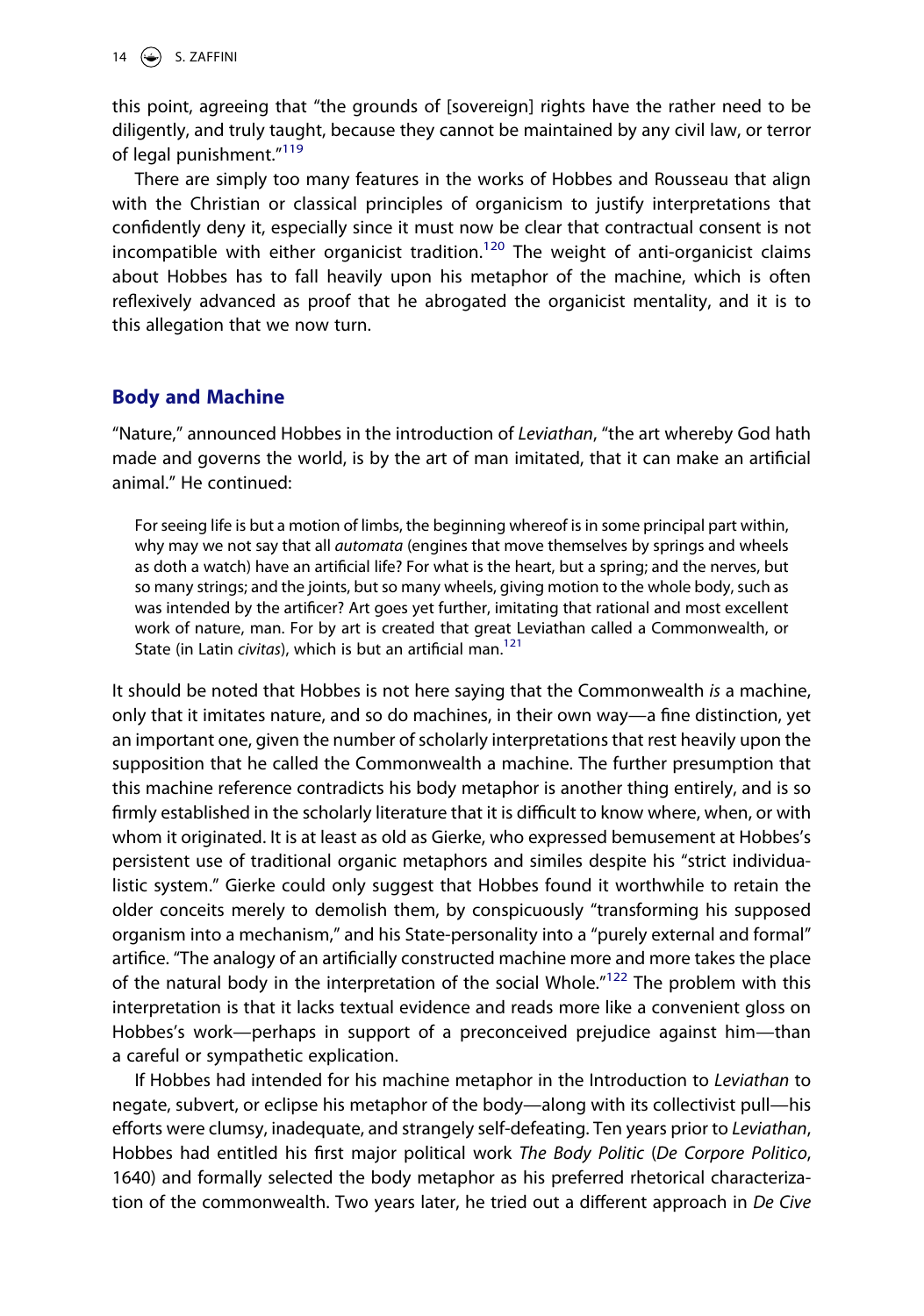(1642), and only sparsely alluded to the body[.123](#page-25-11) But in *Leviathan* (1651), Hobbes revived the metaphor and gave it a prominence and depth that far surpassed all his previous works: there are over 70 references to the "body politic" or to some similar human association termed a "body" (*corpus)* in *Leviathan*, along with countless allusions to the "parts organical" of the commonwealth, $124$  and an entire chapter devoted to the "infirmities" and "intestine disorders" that may afflict it.<sup>125</sup> As if to reinforce the continuity of his commitment, Hobbes opened his scientific work *De Homine* (1658) with the reminder, "Man is not just a *natural* body, but also a part of the state, or (as I put it) of the *body politic*."[126](#page-25-14) Gierke's allegation that Hobbes transformed his body into a machine is simply unsupported by the textual evidence. Hobbes used the machine metaphor only once in all his works, and even then rather obliquely. That it should be taken as the rhetorical hallmark of his philosophy—in contradistinction to the metaphor he persistently preferred—is insufficiently defended or explained in the scholarly literature since Gierke.

The need for explanation becomes all the more pressing when greater scrutiny is applied to the rhetorical choices of Rousseau, who embellished the machine metaphor with gusto, and frequently described the activity of society in terms of mechanical operations. "[The Lawgiver] is the mechanic who invents the machine," he once stated. "The Prince is nothing but the workman who assembles and operates it. $"^{127}$  Rousseau used the machine motif at least twelve times in his political works<sup>[128](#page-25-16)</sup>—which is admittedly less than he used the organic body metaphor, but still considerably more than Hobbes used it. And despite these overtly mechanistic depictions, Rousseau has largely dodged the reductionist labels that are routinely ascribed to Hobbes, such as materialism, mechanistic rationalism, and individualism. Instead, any aspect of his work emphasizing individualist consent or freedom—not to mention allusions to machines— are smoothly incorporated into a broader interpretive framework that foregrounds his collectivist, moral, and humane concerns.<sup>129</sup> Even Marx, who could barely contain his antipathy toward industrial capitalism, seemed unperturbed by Rousseau's frequent portrayals of a mechanized society. In one of his famous essays he approvingly excerpted from Rousseau's *Social Contract* the passage containing the machine quote cited above, which describes the role of the Lawgiver as someone who "transform[s] each individual . . . into part of a greater whole from which that individual as it were receives his life and being."<sup>[130](#page-25-18)</sup> Marx appealed to this collectivist and organicist sentiment of Rousseau's and rephrased it with his own neologism: "Human emancipation will only be complete when the real, individual man has absorbed into himself the abstract citizen; when as an individual man, in his everyday life, in his work, and in his relationships, he has become a *species-being* [*Gattungswesen*].["131](#page-25-19)

The various metaphors used by Hobbes, Rousseau, and Marx—body, machine, or *species-being*—all seem oriented toward the same sociopolitical desideratum of dynamic unity. They all portray society as one cohesive entity, whose constitutive parts interdependently work toward a common purpose and existence. This larger rhetorical strategy is lost or minimized, however, if the respective metaphors are subjected to literalist scrutiny and ranged against each other. Ultimately, does it really matter whether the machine literally breathes, or the body can be touched, or the *species-being* can be understood as an organism at all? Does it matter which metaphor is selected or preferred? The answer could be yes, provided that the metaphors are openly contrasted rather than used interchangeably. If, for instance, the machine metaphor were to be explicitly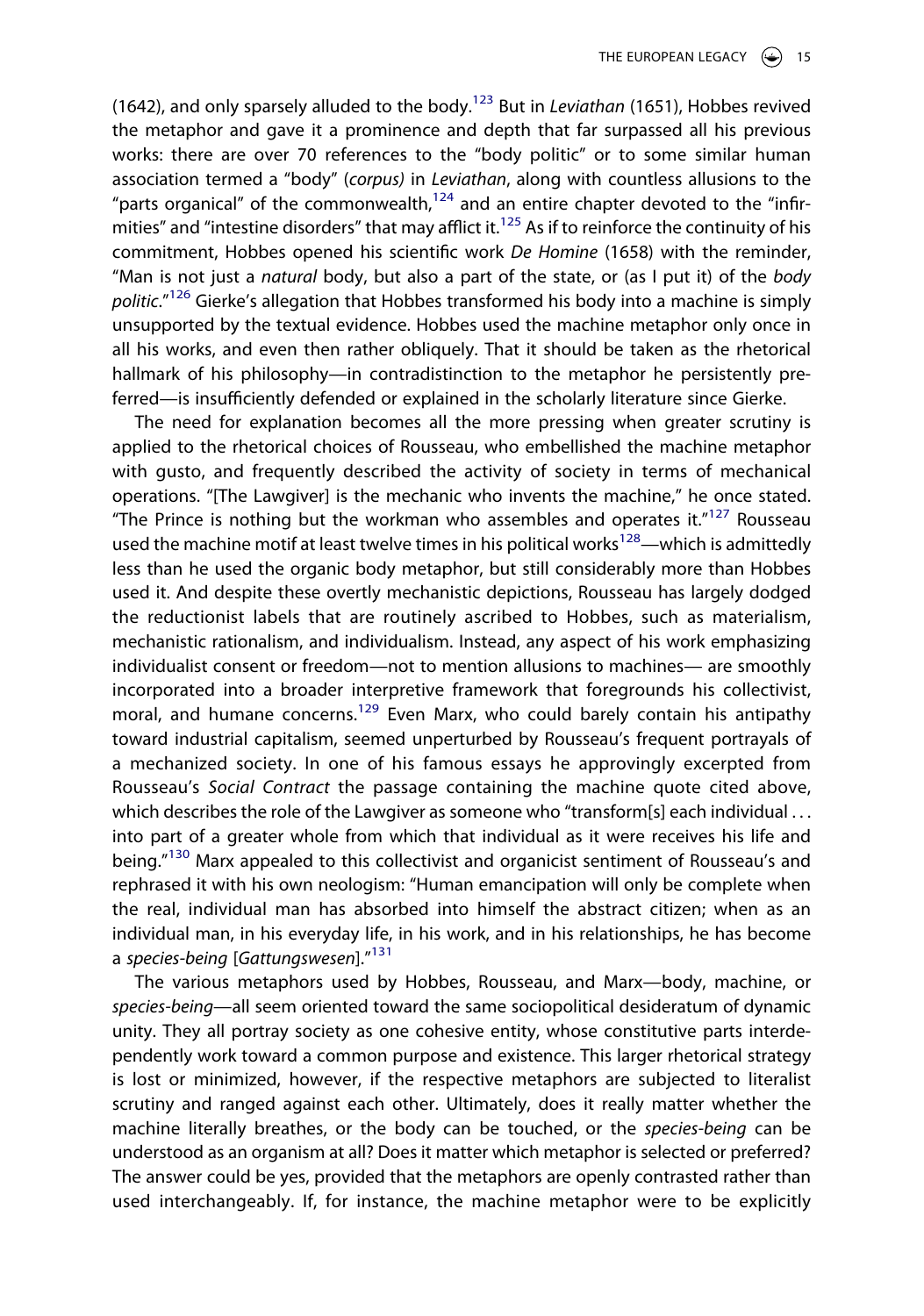16  $\left(\bigstar\right)$  S. ZAFFINI

contrasted with that of the body, the differences in connotation might allude to deeper philosophic conflicts between artifice and nature, formality and authenticity, reproduction and creativity, or other similar categorical tensions frequently drawn by recent theorists in order to analyze a certain post-industrial disillusionment with an undue preoccupation with science, technology, and economic production. Then they often stand as a critique of all efforts to translate moral or humanistic values into scientific or mathematical formulas. Hobbes fares badly when subjected to this test, given his famous tendencies to describe the world as a collection of physical bodies and to envision moral philosophy as a mere "adding up" of correct definitions and names<sup>[132](#page-25-20)</sup>—tendencies routinely regarded as conclusive evidence that he was a mechanistic materialist, and therefore incapable of conceiving of society as anything more than a collection of disparate individuals. Rousseau is usually spared the test, which is fortunate for him given that he described society as a machine far more prominently than Hobbes did, and more systematically relied upon mathematical formulas to explain moral principles.<sup>[133](#page-25-21)</sup> Gierke is one of the few scholars who has, with admirable consistency, subjected Rousseau to the same interpretive strictures as Hobbes and found him to be equally guilty of mechanistic materialism and individualism—notwithstanding his con-spicuous collectivist claims and moral concerns.<sup>[134](#page-25-22)</sup>

The test itself is unsound, in that humanistic attempts at quantitative methods or allusions are not necessarily indicative of broader ideological commitments to sociological technocracy or materialism. Hobbes's arithmetic claims about reasoning really amount to little more than a plea for greater conceptual precision, and Rousseau's political ratios are merely attempts to express fairly straightforward philosophic principles in mathematic terms. Neither heuristic was strictly necessary or helpful: they did not add anything substantive to the arguments in question that couldn't have been explained just as easily with conventionally philosophic language. But what Hobbes and Rousseau did reveal in their frequent—and often clumsy—mathematic tropes, was an eagerness and enthusiasm for human progress through scientific means. This confidence was quite common of early-modern writers, conscious of being on the cusp of industrial transformation and buoyed by new inventions and discoveries that all but guaranteed significant improvements on all fronts, social, political, economic, and even moral. Hobbes and Rousseau were especially interested in the sciences: they both joined organizations dedicated to science and published various amateur works on mathematics, physics, biology, and chemistry.<sup>135</sup> Their eagerness to re-imagine social phenomena in terms of mathematic ratios, chemical reactions, $136$  or mechanized robots merely demonstrates their attempt to update the ancient metaphors and allusions with modern correlates. They did not intend to supplant the old metaphors, far less to reject them.

Hobbes and Rousseau communicated this by smoothly alternating between mathematical and moral arguments, as though they were infinitely compatible, and between organic and mechanical metaphors, as if they were interchangeable. Hobbes interlaced his only mechanistic conceit with so many biological allusions that it was difficult to separate out the body from the machine, or to distinguish them at all. Was the state to be considered a machine or a body? Was indeed a human being to be considered a machine or body? The rhetorical tenor of the passage suggested that the distinction was inconsequential.<sup>137</sup> Rousseau asserted with comparable imprecision, "The body politic can be looked upon as an organized body, alive, and similar to a man's. . . . The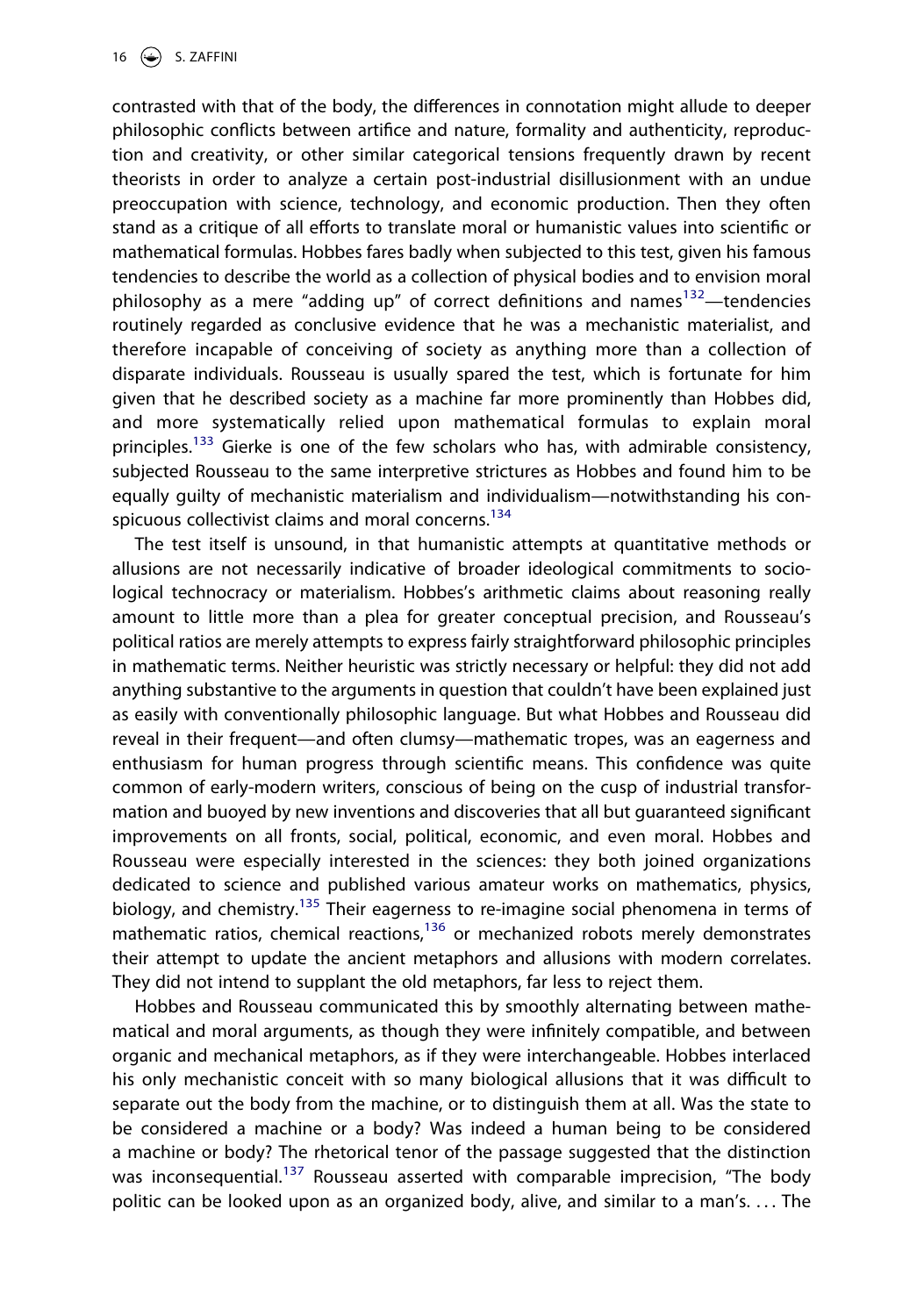citizens are the body and members that make the machine move, live, and work. $^{\prime\prime}$ <sup>138</sup> His ambiguity about the state's essence also extended to human beings themselves, as it had for Hobbes. "I see in any animal nothing but an ingenious machine to which nature has given senses in order to wind itself up," Rousseau declared. "I perceive precisely the same thing in the human machine."<sup>139</sup> These telling sentiments of Rousseau and Hobbes suggest that at least part of what they intended to imply with their machine metaphors had nothing to do with artifice or human design—neither of which properly applies to nature—but with the discovered comprehensibility of nature's (God-given) eternal modes and laws that govern the universe, which humans flout to their own detriment<sup>[140](#page-25-28)</sup>

Even those few passages in which Hobbes and Rousseau use the machine metaphor to emphasize artificiality and human agency do so without prejudice or antagonism toward nature. Non-natural political institutions are not described as arbitrary or voluntarist inventions but careful imitations of nature, as if to reinforce the premise argued in the previous section that what is ultimately most unnatural for Hobbes and Rousseau is human dysfunction, not the remedial reconstructions that dutifully imitate the laws formerly flouted. "Nature (the art whereby God hath made and governs the world)," wrote Hobbes, "is by the art of man, as in many other things, so in this also imitated, that it can make an artificial animal, $n_{141}$  $n_{141}$  $n_{141}$  a declaration that echoes almost verbatim the ancient and medieval mindset on this subject. Salisbury congratulated Cicero and Plato for "laying down the same formula for the existing or proposed body politic, namely that its life should imitate nature, which we have so often called the best quide of life."<sup>[142](#page-25-30)</sup> Hobbes and Rousseau adopted this belief wholeheartedly, privileging the organic laws of nature as normative and enjoining humanity to actively adhere to its tenets, even if doing so might initially seem difficult to creatures accustomed to contrary habits. Rousseau even intimated that humans would never fully be able to achieve what nature effortless accomplishes everyday: "The difference between human art and the works of nature is felt in its effects," he observed.

Citizens may call themselves members of the state but they cannot join it as true members are joined to the body; it is impossible so to arrange things that each one of them not have an individual and separate existence that enables him to attend to his preservation by himself. The nerves are less sensitive, the muscles less vigorous, all the ties more slack, the least accident can sunder everything.<sup>[143](#page-25-31)</sup>

But rather than abandoning the task as futile or inappropriate, Rousseau urged citizens to quicken their passions and will, thereby to foster cohesion and preserve the fragile organism: "This is the law of conservation which nature establishes among the species," he prompted, "and which preserves them all."<sup>[144](#page-25-32)</sup> Rousseau and Hobbes looked to nature for encouragement and exhorted their readers to do the same, in the tradition of Plato, Cicero, Salisbury, and perhaps more evocatively, in the tradition of Christian organicism, which had a more robust appreciation for the difficulties of corporate cohesion, even after conversion. "There should be no schism in the body," warned Paul. "Let the peace of God rule in your hearts, to which you were called in one body."[145](#page-25-33) Augustine pleaded with his readers to aim for the state of social contentment modeled in natural organisms, where "the peaceable structure of the whole body holds all members together."<sup>[146](#page-25-34)</sup>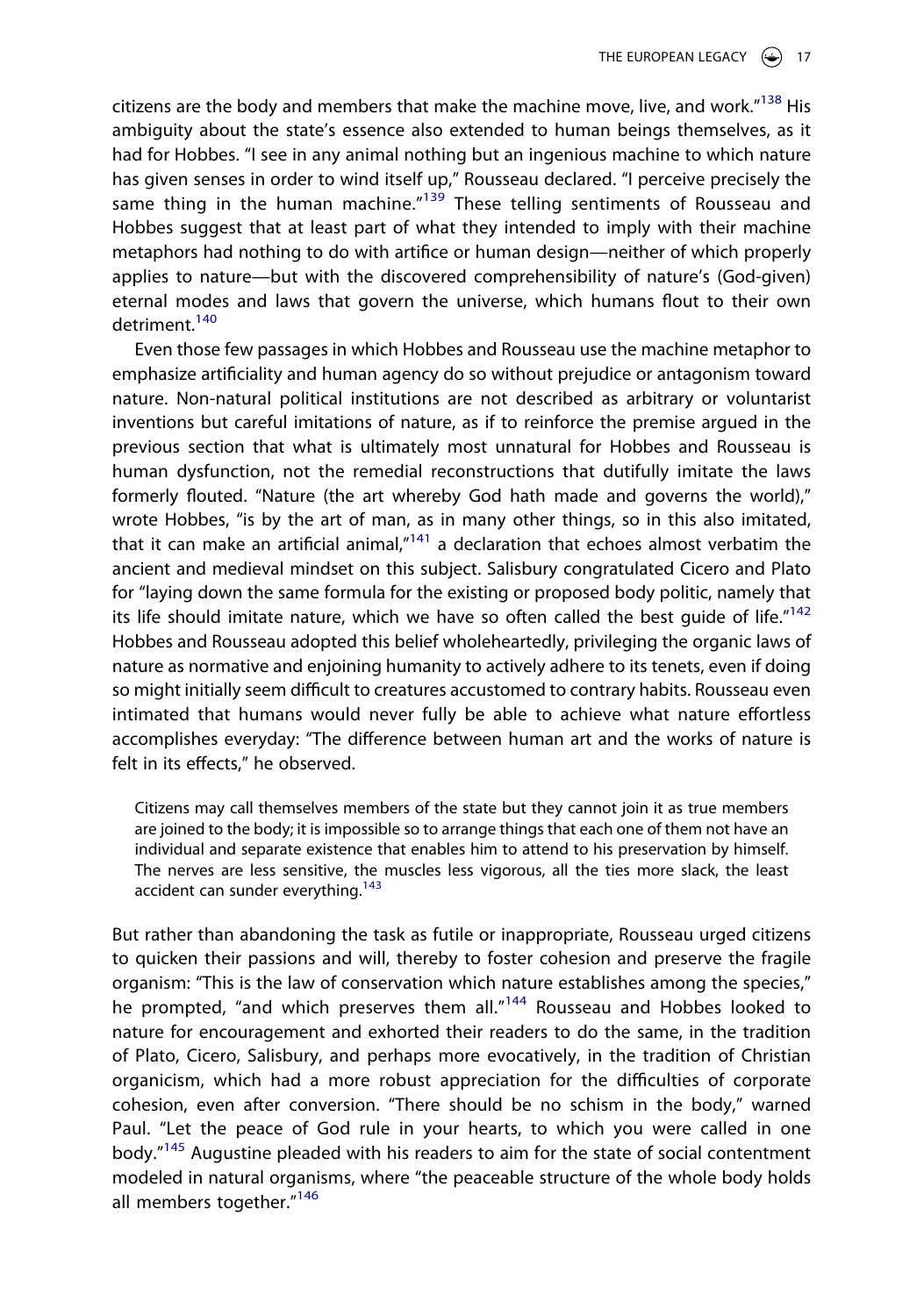The rhetorical mood and intent of this religious genre reverberates in the works of Hobbes and Rousseau, and at no point did they indicate that their machine metaphors should be read against it. Rightly or wrongly, they seemed to assume that ever-improving human efforts to simulate natural principles should be regarded as realizations of those principles, however imperfectly executed. The machine metaphor expressed for them the imperfection of the enterprise, while the body metaphor expressed the ideal. Interpretations that contrast the two analogies—as if the machine-like collectivities described by Rousseau and Hobbes represent larger projects or social schemes contrary to natural and organic principles—interpose an anachronistic, postmodern mindset where it does not belong. While they certainly tried to update the relevance of organicism for the early-modern world, both thinkers did their utmost to preserve it. Why they chose to do so lies at the very heart of their political projects.

### **Body and Soul**

The heart of their respective projects is actually a soul. There is perhaps no other concept or entity that Hobbes and Rousseau held more dear than political sovereignty, which they both depicted as the "soul" of the body politic. While they may have used the machine conceit to describe various aspects of the political community at large, they almost never referred to sovereignty itself in any other terms but organic. This preference—exhibited in the most fundamental aspects of their thought—invites us to reconsider and review the unique connotations of the organic conceit in order to assess its relative superiority to the mechanical conceit in the minds of Hobbes and Rousseau. There are at least two such characteristics of the organic metaphor that immediately indicate why it might be considered indispensable to them.

The first such characteristic—and arguably the most important—is life itself, initiated and maintained within the organism by the "soul," which Hobbes and Rousseau correlate with political sovereignty. Complexities about the precise properties of the soul, primarily in Hobbes's work, have sometimes been seized upon by scholars eager to discredit or challenge his persistent organic imagery,<sup>[147](#page-25-35)</sup> which is probably unfair given how difficult it is to analyze or describe the concept properly. Hobbes rather sensibly insisted that the soul should be understood as the extent of "life" in the organism: an elusive, vital force that animates the body.<sup>148</sup> He claimed that he derived this sense from the Bible, and it is certainly within the range of Christian organicist thought, in which Christ's office (or the medieval king's) was portrayed as the living "soul" of the community, just as often as the governing head.<sup>149</sup> Hobbes sometimes referred to his Sovereign as the "head" of the commonwealth, especially when describing his ecclesiastical roles, but he tended to prefer the soul analogy because of its greater organic indispensability, without which the head could not perform its function and shortly would cease even to exist.<sup>150</sup> "The sovereign is the soul of the commonwealth," he declared, "which, once departed from the body, the members do no more receive their motion from it ... [quickly] dissolving into earth, for want of a soul to hold them together."<sup>151</sup> In depicting political sovereignty as the source and sustainer of existence—or as Rousseau described it, "the principle of  $l$  life<sup> $n$ [152—](#page-26-3)both thinkers were alluding to a procreative dynamic within society that the</sup>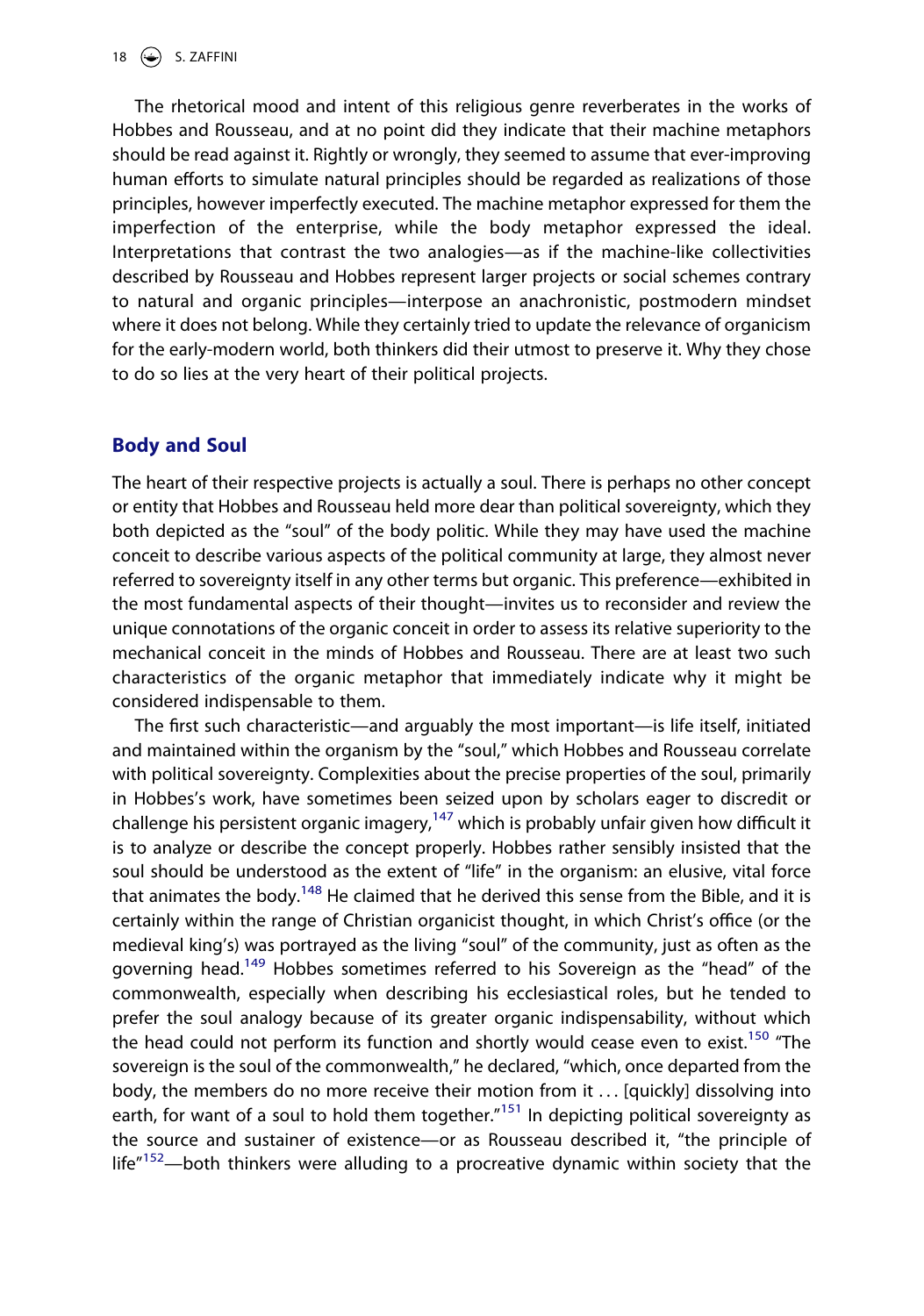machine metaphor did not easily capture or convey. The motor of an automaton may break down, but that would hardly cause the machine to disintegrate or cease to exist as an entity.

The generative power of the soul more suggestively evokes the tradition of paternalism, in which a nascent organism is shaped and governed by the life-force that brought it into being. Hobbes and Rousseau actively courted this comparison, not because they were emotionally attached to paternalism—they were in fact wary of it<sup>[153](#page-26-4)</sup>—but because they wished to repurpose certain hallmarks of paternalism as functions of "soulful" sovereignty. Thus they encouraged citizens to submit to political sovereignty in the same way and for the same reasons that the physical members of the body submit themselves to the soul, or children submit themselves to parents: first, for their very existence ("for [children] ought to obey him by whom [they are] preserved"), $154$  and secondly, for their proper health and functioning. "Just as nature gives each man absolute power over his members," wrote Rousseau, "the social pact gives the body politic absolute power over all its members, and it is this same power which (directed by the general will) bears the name of sovereignty.["155](#page-26-6) Rousseau and Hobbes were quick to describe political sovereignty as "universal, coercive, $n_{156}$  $n_{156}$  $n_{156}$  and "as great as can be imagined, $n_{157}$  yet they were equally keen to portray it as an intelligent authority, constructive and kindly, as any subordinate would expect from a superior so existentially implicated in their plight. "The profit of the sovereign and subject goeth always together  $\ldots$  [just as] men love their children, for they are his strength and his honor, $n^{158}$  Hobbes explained. "Every sovereign hath the same right, in procuring the safety of his people, than any particular man can have in procuring the safety of his own body.["159](#page-26-10) Rousseau tellingly described sovereignty (or the General Will) as both a body and a "fatherland," and he enjoined this authority to behave as "the common mother of the citizens,"<sup>[160](#page-26-11)</sup> protecting and providing for their welfare with as much concern as an organic body might show toward its own members. "It is not credible," he wrote, "that an arm can be injured or cut off and the pain of it not be conveyed to the head; it is no more credible that the General Will agree that one member of the State, regardless of who he may be, injure or destroy another member, than that the fingers of a man in possession of his reason gouge out his eyes."<sup>161</sup> Rousseau and Hobbes turned to these paternal and organic metaphors rather than to those of the machine to explain the moral legitimacy of a political power whose identity, will, and fate is intrinsically bound up in those of citizens, and whose dynamic intelligence flexibly responds to their needs, challenges, and perils.<sup>162</sup> The machine metaphor could not communicate this sense adequately.

The machine metaphor had trouble depicting even something so fundamental as the disparity between sovereignty and subjects—a principle more easily evoked by organicism in its dichotomy of soul over body. As we have seen, Christian organicism in particular drew this disparity so starkly that all other distinctions or inequalities within Christ's church paled in comparison. It is clear that Hobbes had precisely this model in mind when he encouraged his readers to "reverence" the Civil Sovereign as if he were God incarnate. "The inequality of subjects [among themselves] . . . has no more place in the presence of the Sovereign than in the inequality between kings and their subjects in the presence of the King of Kings."<sup>163</sup> The reference here to Christ—before whom all other hierarchies fall away—reveals Hobbes's debt, not only to Christianity but also to the tradition of medieval monarchy described by Ernst Kantorowicz in his work *The King's*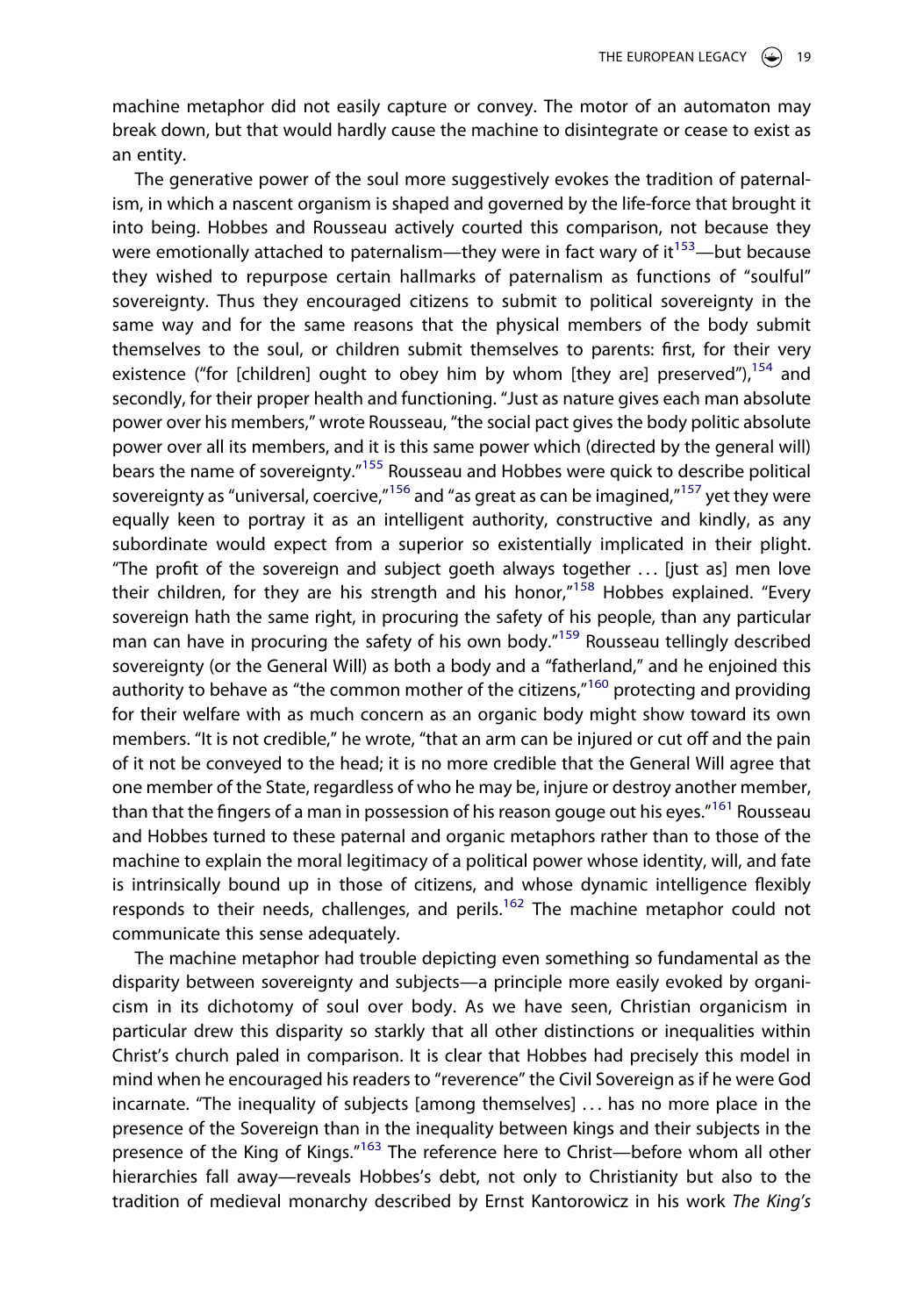*Two Bodies*, in which kings were regarded by their subjects as *christomimetes*, impersonators of Christ.<sup>164</sup> Since Hobbes preferred monarchy to all political forms, the influence of Christian organicism in his work is fairly obvious and literal. It takes a bit more work to uncover the influence in Rousseau, who insisted that sovereignty be democratic so that citizens could be free. Rousseau quietly belies this commitment by granting a "Lawgiver" quasi-divine powers: to create the community, transform individuals into members of a social body, and give them laws that will foster and sustain the organism indefinitely. Rousseau calls this achievement "a miracle . . . an undertaking beyond human strength," and in his description of the Lawgiver's extra-ordinary role, one can easily draw comparisons to Christ, savior of his people. But even more importantly, the telltale marks of Christian organicism are present in Rousseau's simple dichotomy of "sovereign and subject." Every citizen "finds himself engaged in a double relation," or to put it another way, a double psychology. He is both sovereign and subject; he is both public man and a private man. As "public man" he is a member of the larger social body; as "private man" he identifies with his actual physical body. Rousseau is affirming the medieval concept of the "two bodies" here, but instead of locating it in a king, he located it in every citizen. If anything, the organic relationship of sovereign to subject is even more intimate in Rousseau than in Hobbes, insofar as it occurs within one literal body.

This intimate, organic identification of subject to sovereign, and vice versa, was also shared by all the members of society with each other, and this is the second such social phenomenon described by Hobbes and Rousseau in exclusively organic language. Rousseau, who argued in his *Discourse on Inequality* that "natural pity" was a biological emotion,[165](#page-26-16) enlarged its expression in his *Political Economy* and *Social Contract*, depicting society as a living organism made up of citizens who unavoidably participate in each other's pain and pleasure, sickness and health. "As soon as the multitude [of individuals] is united in one body," he wrote, "none of its members can be injured without attacking the body, and still less can the body be injured without the members being affected. Thus duty and interest alike obligate the two contracting parties to help one another."<sup>166</sup> For this organic interrelationship to develop among individuals disinclined to unity of any kind, a specific psychology was necessary, that is, the deliberate privileging of the "public man" over the "private man" in each citizen. "If, for example," Rousseau explained, "they are taught from sufficiently early on never to look upon their individual [self] except in its relations with the body of the state, and to perceive their own existence as, so to speak, only a part of its existence, they will at last succeed in somehow identifying with this larger whole.<sup>"167</sup> The successful development of this organic psychology determined, for Rousseau, the fate of legitimate politics, the state, and perhaps humanity itself. He insisted that citizens constantly communicate a "reciprocal sensitivity" to each other: an emotion quite difficult to express or explain except in organic language. "What if this communication should cease," he asked, "the formal unity vanish, and the contiguous parts no longer belong together except by being next to another? The man is dead, or the state is dissolved."<sup>[168](#page-26-19)</sup> The term used here, "dissolved," is the one Hobbes earlier used to describe a decomposing body.<sup>[169](#page-26-20)</sup>

Hobbes tended to express the profound identification of citizens to each other and the sovereign in terms of an organism's biological health, despite occasional internal invasions of sickness and disease. In one evocative chapter of *Leviathan*, he identified several ideas, attitudes, and institutions that were subversive to political sovereignty and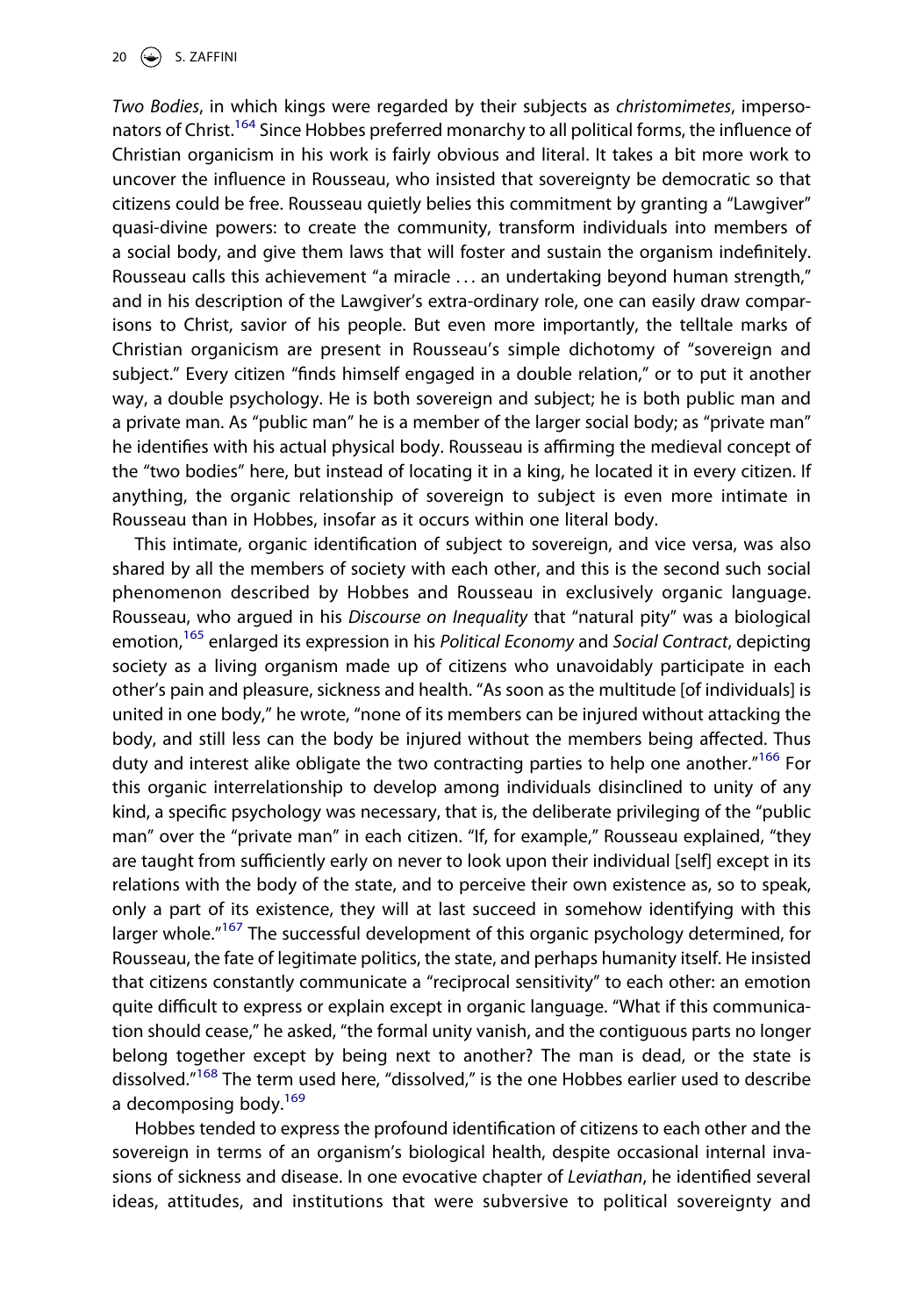graphically analogized them as "infirmities . . . resembl[ing] the diseases of a natural body," many of which he regarded as fatal.<sup>[170](#page-26-21)</sup> Although Hobbes was buoyed by the supranatural potential of the body politic to live on indefinitely, $171$  he soberly accepted that it was still just as fragile as a natural body—if not more so<sup>172</sup>—and especially prone to an "unnatural conflux of evil humors," often masquerading as healthy internal organs.<sup>[173](#page-26-24)</sup> Rousseau delivered a similar prognosis, bleakly asserting, "The body politic, like the human body, begins to die from the moment of its birth. $n^{174}$  This unsettling metaphor, redolent of death and decay, was almost certainly designed to arouse within readers subconscious anxieties about their self-preservation. These fears had been stoked already by Rousseau and Hobbes in earlier passages glorifying this biological instinct, amplifying threats against it, and offering political society as the only arena in which individuals could successfully fulfill its mandate.<sup>[175](#page-26-26)</sup> The rhetorical transformation of each citizen into various living organs of political society kept undivided focus on the biological imperative of self-preservation while quietly rechanneling its energies: away from the many "selves" protected by society and toward the great "self" that *was* society.[176](#page-26-27)

This brilliant psychological *coup* could not have been effected so persuasively had Hobbes or Rousseau favored the mechanistic metaphor over the organic. A machine that is broken is infinitely less tragic than a human life lost: it has no moral value and is more easily repaired, reconstructed, or replaced. Describing the commonwealth as a mere machine would not have elicited in readers the same subconscious pangs of concern that they reserved for their own physical wellbeing, nor would it have fostered the same sympathetic solicitude for each other that they daily experienced in the inner workings of their own bodies. Mere cogs in a wheel cannot sense pain or pleasure, they are not aware of the whole machine and their place in it, they do not fear the cessation of their movements, or revere their source and inventor. Insofar as these attitudes were of critical importance to Hobbes and Rousseau—as social and political dispositions of deference, obligation, and unity—the organic metaphor was rhetorically indispensable. Ignoring, minimizing, or rejecting the significance of this trope in their works risks undermining (or, in the case of Hobbes, misunderstanding) their most cherished commitments and beliefs.

#### **Final Thoughts**

Hobbes and Rousseau tenaciously clung to the metaphor of the body politic at a time in which the ancient analogy had finally lost its luster, and was no longer regarded as timeless but as archaic, quaint, and obsolete.<sup>177</sup> Their resistance to this popular assessment—even on its own—suggests that Hobbes and Rousseau might have identified more strongly with premodern modes of social and political imagination than with modern. Benjamin Constant, who famously distinguished between "ancient" and "modern" liberty, frequently chided Rousseau (and others like him) for "failing to recognize the changes brought by two thousand years in the dispositions of mankind" and clinging naïvely to "ancient views which are no longer valid." Constant explained: "By transposing into our modern age an extent of social power, of collective sovereignty, which belonged to other centuries, this sublime genius, animated by the purest love of liberty, has nevertheless furnished deadly pretexts for more than one kind of tyranny."[178](#page-26-29) Rousseau of course made no secret of his love for ancient republicanism and of his ambition to reintroduce premodern institutions and mentalities into modern society.<sup>[179](#page-26-30)</sup> Hobbes tended to regard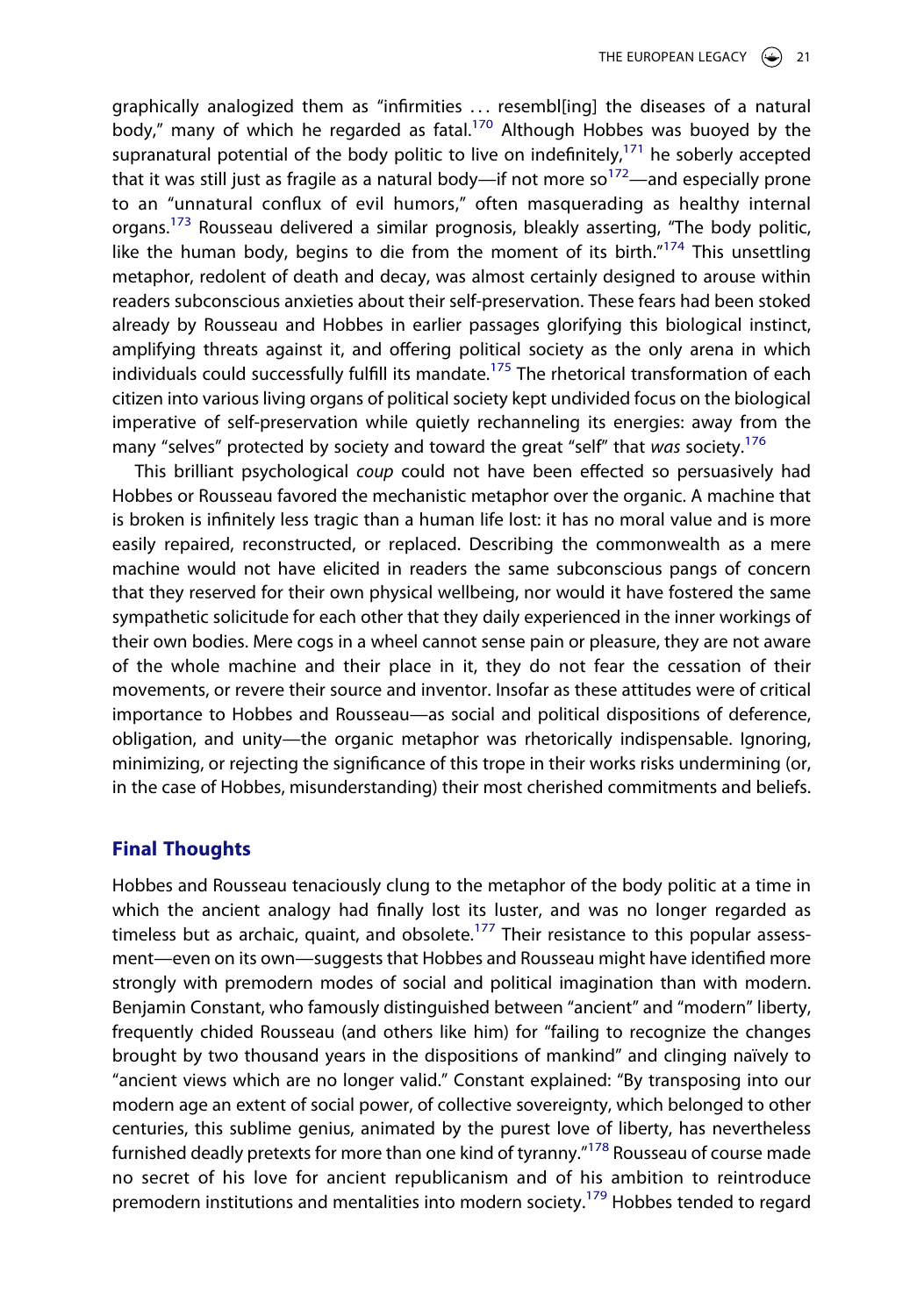the ancients with greater suspicion (or at least those who exhibited proto-democratic tendencies), $180$  but he also obliquely praised ancient absolutism, recommended Constantinian imperialism as a model for modern governance, and fixated on competing papal and monarchical claims to sovereignty.<sup>181</sup> There is, in short, something distinctly medieval in Hobbes's orientation and something ancient in Rousseau's, but in an even more powerful way, they were both indebted to the Christian iteration of organicism, for its description of human depravity and its embodied salvation through sovereignty. They were both engaged in conserve-ative projects to resurrect the classical and Christian body politic as an all-encompassing social and political collectivity to which individuals are subjected and subsumed. The various superficial modern nuances they incorporated into this vision—such as scientific ingenuity and contractual consent—were not meant to overwhelm or abrogate it but to enhance and rejuvenate it.

This has long been the standard interpretation of Rousseau's thought, but Hobbes has lately been subjected to a rather selective reading that largely ignores the implications of his body motif, exaggerates his commitment to individualism, and regards him as a protoadvocate of modern liberalism. This article has questioned that reading and shown that Hobbes's rhetorical choices, social concerns, and political aims are more or less equivalent to Rousseau's. Given this, it is not immediately clear why interpretations of Hobbes's thought should not be pulled into closer alignment with Rousseau's, or at least a better explanation be provided for why it should not be (*without* appeals to a machine metaphor that Rousseau employed far more frequently). Like Rousseau, Hobbes had very little reason, socially or politically, to hold individualist, materialist, or mechanistic convictions, and there are many indications that he did not, the body metaphor being chief among them.

#### **Notes**

- <span id="page-21-0"></span>1 John of Salisbury, *Policraticus*, chap. 5; Christine de Pizan, *Book of the Body Politic*.
- <span id="page-21-1"></span>2 See Plato, *Republic* 2.368d–69a, 4.434d–e; Aristotle, *Politics* 1254a, 1281b, 1290b; Cicero, *Offices* 3.v–vi.
- <span id="page-21-2"></span>3 For brief synopses of this historical development, see Pitkin, *Concept of Representation*, 246– 52; Hale, *Body Politic*, 108–30.
- <span id="page-21-3"></span>4 For a sample of representative works in this vein, see Gierke, *Political Theories of the Middle Age*, 29–30; Gierke,*Community in Historical Perspective*, 159–62; Tönnies, *Community and Civil Society*; Schmitt, *Roman Catholicism and Political Form*, 12–18.
- <span id="page-21-4"></span>5 For an alternative assessment of modern society, see Durkheim, *Division of Labor in Society*.
- <span id="page-21-5"></span>6 See Riley, "Rousseau's General Will," 124–53.
- <span id="page-21-6"></span>7 See Oakeshott, *Hobbes on Civil Association*, 62: "Hobbes's individualism is far too strong to allow even the briefest appearance of anything like a general will."
- <span id="page-21-7"></span>8 See Tönnies, *Ferdinand Toennies on Sociology*, 60–61.
- <span id="page-21-8"></span>9 Bernardi and Bensaude-Vincent, "Presence of Sciences in Rousseau's Trajectory," 70. See also Cohen, *Rousseau*, 33, 64.
- <span id="page-21-9"></span>10 Gierke, *Development of Political Theory*, 175–76. See also Gierke, *Natural Law and the Theory of Society*, 61, 84, 136.
- <span id="page-21-10"></span>11 Gierke applauded Tönnies's 1912 work on Hobbes (*Thomas Hobbes der Mann und der Denker*): see Gierke, *Natural Law*, 232 note 18.
- <span id="page-21-11"></span>12 See Stephen, *Hobbes*; Gierke, *Natural Law*, lxiv–lxvi, lxxiv–lxxiv.
- <span id="page-21-12"></span>13 See Strauss, *Political Philosophy of Hobbes*, 2, 157; Oakeshott, *Hobbes on Civil Association*, 60– 62; Macpherson, *Political Theory of Possessive Individualism*, 1–3, 60–61, 86–87, 93–95.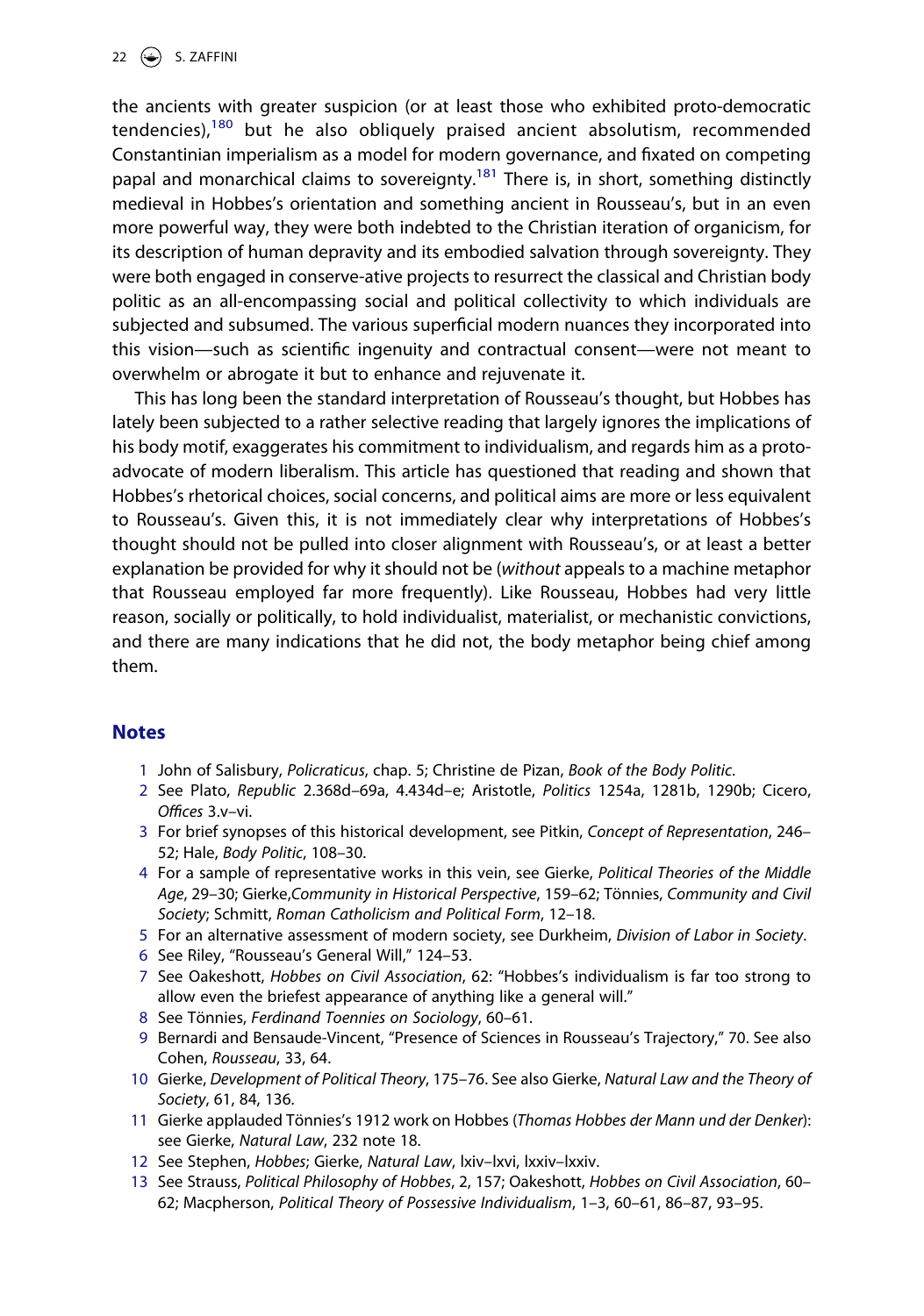- <span id="page-22-0"></span>14 See Plato, *Republic*, 372e, 444d; Aristotle, *The Politics*, 1254a25–b30, 1255b5–15, 1260a1–30, 1277a5–12, 1291a24–27.
- <span id="page-22-1"></span>15 Cicero, *De Officiis*, 1.25. See also *De Inventione*, 2.56 for "corpus civitatis," the body of the city.
- <span id="page-22-2"></span>16 Plato, *Republic*, 369b–c.
- <span id="page-22-3"></span>17 Aristotle, *The Politics*, 1252a24.
- <span id="page-22-4"></span>18 See Ibid., 1252b15–39, 1278b15–29; Cicero, *De Re Publica*, 1.26.39.
- <span id="page-22-5"></span>19 Aristotle, *The Politics*, 1253a1.
- <span id="page-22-6"></span>20 Ibid., 1252a17, 1290b21.
- <span id="page-22-7"></span>21 Ibid., 1255b9, 1261a22, 1277a5; See also Plato, *Republic*, 462d: "What about the city that is most like a single person? For example, when one of us hurts his finger, the entire organism that binds body and soul together into a single system under the ruling part within it is aware of this, and the whole feels the pain together with the part that suffers. That's why we say that the man has a pain in his finger. And the same can be said about any part of a man, with regard either to the pain it suffers or to the pleasure it experiences when it finds relief. . . . The city with the best government is most like such a person."
- <span id="page-22-8"></span>22 Plato, *Republic*, 444a–e, 445d; Aristotle, *The Politics*, 1252a24–1252b14, 1253b1–1254b40, 1260a1, 1277a5, 1291a22. Less frequently, hierarchy in nature would be demonstrated through musical principles, as in the harmonization of "lowest, highest, and middle notes." See Plato, *Republic*, 443d; Aristotle, *The Politics*, 1254a28.
- <span id="page-22-9"></span>23 Aristotle, *Politics*, 1253a15.
- <span id="page-22-10"></span>24 Ibid., 1253a30.
- <span id="page-22-11"></span>25 For the tropes of health and sickness, see Plato, *Republic*, 372e, 444c–45, 583–84.
- <span id="page-22-12"></span>26 For the cave analogy, see Plato, *Republic*, 514–17. For the implausibility of reform and proposal for children, see 496 and 540–41.
- <span id="page-22-13"></span>27 See ibid., 386a, 389b, 414c–415.
- <span id="page-22-14"></span>28 Cicero, *De Inventione*, 1.2.
- <span id="page-22-15"></span>29 See Cicero, *De Officiis*, 1.16.50; Cicero, *De Re Publica*, 1.25.40: "In a short time a scattered and wandering multitude had become a body of citizens by mutual agreement (*concordia civitas facta erat*)."
- <span id="page-22-16"></span>30 Cicero, *De Officiis*, 3.5–6.
- <span id="page-22-17"></span>31 Augustine, *City of God*, vol. 4, 12.22. Note the similarity to Plato's noble lie. Cf. Genesis 2:22–24.
- <span id="page-22-18"></span>32 Augustine, C*ity of God*, vol. 4, 12.23; see also ibid., 14.1.
- <span id="page-22-19"></span>33 See Augustine, *City of God*, vol. 1, 5.9; and vol. 4, 11.17, 14.13, 19.12: "For no creature's vice is so completely at odds with nature that it destroys the very last traces of nature."
- <span id="page-22-20"></span>34 Augustine, *City of God*, vol. 4, 13.3, 14.12.
- <span id="page-22-21"></span>35 Ibid., vol. 1, 2.21. He appropriated Cicero's own analogy of the republic as a painting, whose colors fade over time if not carefully preserved, cf. Cicero, *De Re Publica*, 5.1.
- <span id="page-22-22"></span>36 Augustine, *City of God*, vol. 6, 19.23–25.
- <span id="page-22-23"></span>37 Ibid., 19.21; Cf. Cicero, *De Re Publica*, 1.25: "A people is not any collection of human beings brought together in any sort of way, but an assemblage of people in large numbers associated in an agreement with respect to justice and a partnership for the common good."
- <span id="page-22-24"></span>38 See Augustine, *City of God*, vol. 6, 1.30, 3.25, 19.7, 12.
- <span id="page-22-25"></span>39 Ibid.,19.21; see also 19.23.
- <span id="page-22-26"></span>40 Ibid., vol. 6, 22.24, and also 19.13; and vol. 3, 10.6.
- <span id="page-22-27"></span>41 Ibid., vol. 4, 15.3; vol. 7, 22.30.
- <span id="page-22-28"></span>42 Romans 12:4ff, I Corinthians 12:16 (New King James Version)
- <span id="page-22-29"></span>43 I Corinthians 12:14, 19, 21.
- <span id="page-22-30"></span>44 Romans 12:3, 9–10; I Corinthians 12:21–26; Ephesians 4:1–5; Colossians 2:8, 18–19, 3:11–15.
- <span id="page-22-31"></span>45 Augustine explicitly approved of their mentality, see *City of God*, vol. 6, 19.5. And for similar appeals to the authority of the ancients on this matter, see Salisbury, *Policraticus*, 5.1–2, 6.21; Aquinas, *On Kingship, to the King of Cyprus*, 1.1, 2.3.
- <span id="page-22-32"></span>46 See Romans 1:18–2:29, 3:9–23, 6:3–8:23; Galatians 5:16–24; Ephesians 2:1–10; Colossians 2:10–14, 3:1–11; and Augustine, *City of God*, vol. 4, 14.1–4, 11–13, 15, 20, 23–24; 15.5–7, 12; vol. 6, 19.15.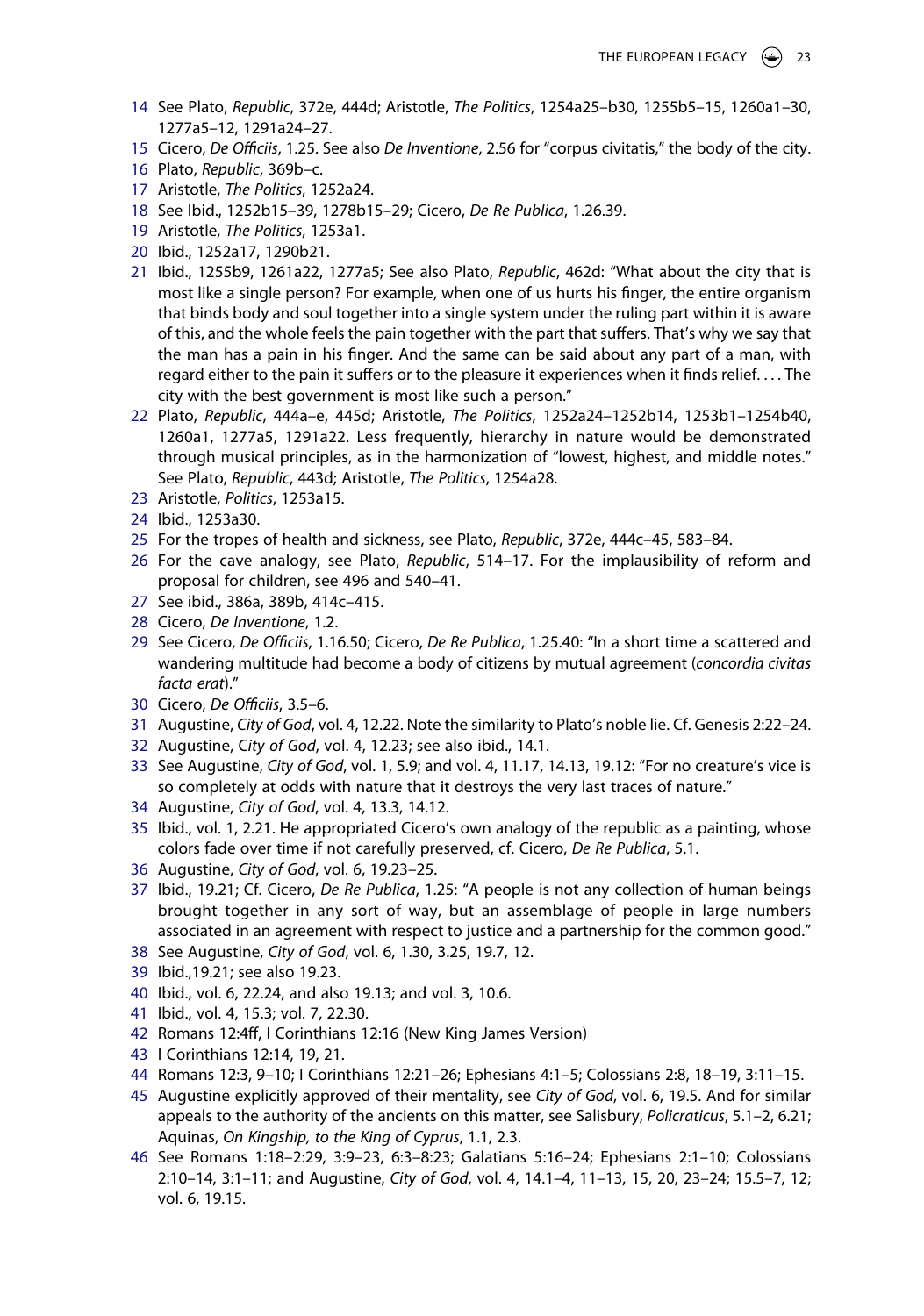- <span id="page-23-24"></span><span id="page-23-23"></span><span id="page-23-22"></span><span id="page-23-21"></span><span id="page-23-20"></span><span id="page-23-19"></span><span id="page-23-18"></span><span id="page-23-17"></span><span id="page-23-16"></span><span id="page-23-15"></span><span id="page-23-14"></span><span id="page-23-13"></span><span id="page-23-12"></span><span id="page-23-11"></span><span id="page-23-10"></span><span id="page-23-9"></span><span id="page-23-8"></span><span id="page-23-7"></span><span id="page-23-6"></span><span id="page-23-5"></span><span id="page-23-4"></span><span id="page-23-3"></span><span id="page-23-2"></span><span id="page-23-1"></span><span id="page-23-0"></span>24  $\left(\frac{1}{2}\right)$  S. ZAFFINI
	- 47 Augustine, *City of God*, vol. 4, 14.11 (emphasis added). See also vol. 7, 21.8: "No difficulty will detain him, no law of nature circumscribe him."
	- 48 "*Civitatem Dei, cuius rex est et conditor Christus*," see Augustine, *City of God*, vol. 5, 17.4.
	- 49 "Regeneration" is another theological term for this transformation: see Augustine, *City of God*, vol. 4, 15.1; see also II Corinthians 5:17 and Galatians 6:15.
	- 50 Augustine, *City of God*, vol. 4, 13.23. See also vol. 3, 10.6; 17.4, 9, 20; and *City of God*, vol. 7, 22.18, where Augustine quotes Paul extensively: "Here is described the perfect man (*vir perfectus*)—the Head and the body which consists of all the members whose number will be made up at the proper time."
	- 51 See Augustine, *On Christian Combat*, chap. 20.
	- 52 Colossians 2:19, see also I Corinthians 12:12–13, 27, Ephesians 4:4–6, 15–16, 5:29–30, Colossians 3:15.
	- 53 Plato, *Republic*, 514a–5520, 473d, see also 463b for Plato's description of the philosophers as "saviors" (in Greek, *soteres*, the word used for Christ). Perhaps it is no coincidence that Plato's thought was often considered especially compatible with Christianity, philosophically and rhetorically.
	- 54 Ibid., 445e, 500c–d, 506a–b, 508b–9.
	- 55 Cicero, *De Re Publica*, 1.25, "*res populi*."
	- 56 Cicero, *De Officiis*, 3.6, "*a communi tamquam humanitatis corpore*." See also 1.25.
	- 57 *Augustine, City of God*, vol. 5,*17.20, "Christo et possessione eius ecclesia*."
	- 58 Romans 3:21–23, Galatians 3:28. See also Romans 3:9, Galatians 2:6, and Colossians 3:11–15.
	- 59 Salisbury, *Policraticus*, 5.1, 6.25.
	- 60 Aquinas, *On Kingship*, 1.1–2, 2.1–3; see also *Collected Works*, 3.81.
	- 61 James I, "Speech to the Lords and Commons," 307–8.
	- 62 Hale, *Body Politic*, 127, see also 130, where he claims that Hobbes tried to "put an end to sustained or serious use of organic imagery in political discussion."
	- 63 This angle is a relatively recent phenomenon in the secondary literature, and it tends to claim that Hobbes intentionally used his body metaphor to conceal, undermine, or subvert his transparently-stated aims: to urge closer identification between sovereign and citizens, and to emphasize the sovereign's existential indispensability vis-à-vis the commonwealth. Without addressing the complex rationale of this claim (which deserves its own essay), this article assumes and demonstrates that Hobbes *and* Rousseau used their rhetorical metaphors in the traditional manner, to illuminate and describe their rational premises rather than undermine or contradict them. For examples of the latter argument, see Garsten, "Religion and Representation in Hobbes," 539–41; Abizadeh, "Representation of Hobbesian Sovereignty," 49; Hequembourg, "Hobbes's Leviathan: A Tale of Two Bodies," 21–36; Kahn, *The Future of Illusion*, 37. For a recent article that assumes the opposite, see Smith, "Democracy and the Body Politic," 167–96.
	- 64 Pitkin, "Comment on Orwin," 45 (emphasis added). For another example of this general mentality, see Vieira, *Elements of Representation in Hobbes*.
	- 65 See Plato, *Republic*, 4.441c–445e, 5.473d–e; Aristotle, *The Politics*, 1.ii–vii, 1.xii–xiii, 3.iv; Salisbury, *Policraticus*, 4.1, V.2,9, 6.21; Aquinas, *On Kingship*, bk. 1, chap. 1.
	- 66 For a modern iteration, see Tönnies, *Community and Civil Society*, esp. 24–27, 30–34, 160–61, 193–95, 227–29.
	- 67 Hobbes, *Leviathan*, 20. See also *De Corpore Politico*, 23; *De Cive*, 9.
	- 68 Filmer, "Observations Concerning the Original of Government," 239.
	- 69 See notes 5–7 above.
	- 70 For a sampling, see Hobbes, *Human Nature*, 19.5; *De Cive*, 5.5; *Leviathan*, Introduction.17.2, 24.13; Rousseau: *Social Contract*, 1.1.2, 3.1.21; *Discourse on Political Economy*, par. 3; *Principles of the Right of War*, pars. 24–26, 29, 32, 51.
	- 71 Gierke claims that medieval and Catholic Natural Law theorists virtually invented the notion of modern consent, see Gierke, *Political Theory*, 91–42. Marsilius of Padua emphasized consent as the litmus for legitimate rule, and he explicitly appealed to Aristotle for this principle in *The Defender of the Peace*, 1.8.3, 1.9.2, 5–9.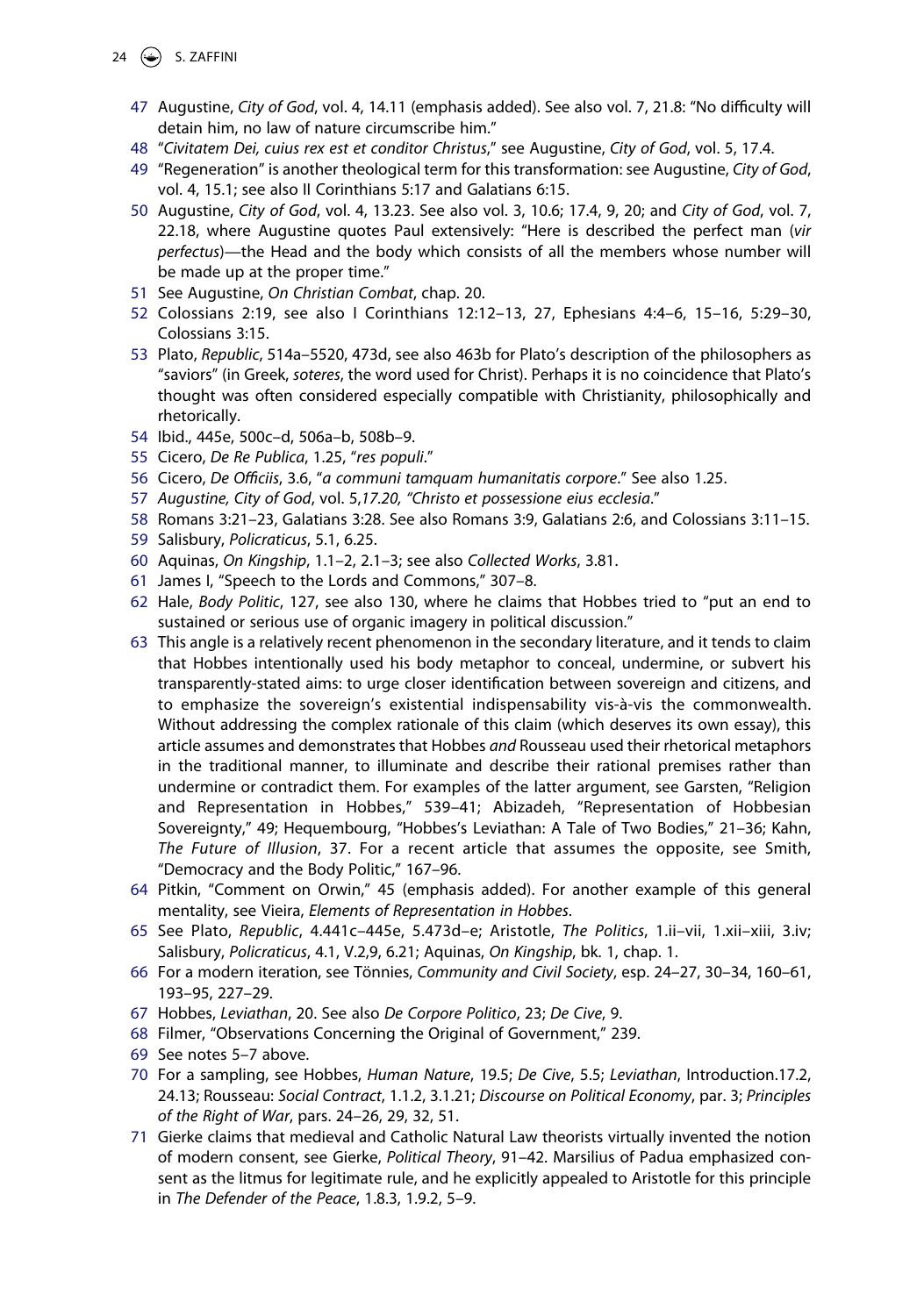- <span id="page-24-0"></span>72 See Erasmus, *Education of a Christian Prince*,17, 39, 43, 89, 105.
- <span id="page-24-1"></span>73 Hobbes, *Leviathan*, 13.
- <span id="page-24-2"></span>74 See Aristotle, *The Politics*, 1.2.1253a7–9; Aristotle, "History of Animals," 1.1.488a8–10; Cicero, *De Officiis*, 1.44.157; Salisbury, *Policraticus*, 5.21.
- <span id="page-24-3"></span>75 Hobbes, *Leviathan*, 17.6–12. See also *Human Nature*, 19.5; *De Cive*, 5.5.
- <span id="page-24-4"></span>76 Rousseau, *Discourse on the Origin and the Foundations of Inequality*, 2.57; see also 2.18.
- <span id="page-24-5"></span>77 Rousseau, *Social Contract*, pars. 2–5; see also 1.4.8.
- <span id="page-24-6"></span>78 Rousseau, *Discourse on Inequality*, 1.34; Rousseau, *Right of War*, pars. 5, 17.
- <span id="page-24-7"></span>79 The "war of all against all" seems provoked primarily by the collision of humans pursuing their self-preservation within an environment of relative scarcity. But Hobbes describes a certain subset of humans—the "vainglorious"—whose aggression cannot be justified on these grounds, and who perhaps deserve some degree of moral disapprobation. See *Leviathan*, 6.39, 41, 8.18, 11.11–12, 15.19, 27.13–17, 42.25.
- <span id="page-24-8"></span>80 Rousseau, *Discourse on Inequality*, 1.34–38.
- <span id="page-24-9"></span>81 See ibid., 1.20–21.
- <span id="page-24-10"></span>82 Ibid., 1.14–16.
- <span id="page-24-11"></span>83 Aristotle, *Politics*, 1252b32.
- <span id="page-24-12"></span>84 Hobbes, *De Corpore*, 6.11; Hobbes, *De Homine*, 10.2; Hobbes, *De Cive*, 16.2, 18.2; Hobbes, *Leviathan*, 4.1–2, 34.25, 35.3, 38.2–3, 44.14, 25, 27–28.
- <span id="page-24-13"></span>85 Hobbes, *Leviathan*, 38.15.
- <span id="page-24-14"></span>86 Rousseau, *Discourse on Inequality*, 1.16 [note 9.2].
- <span id="page-24-15"></span>87 Hobbes, *Leviathan*, 13.3–4, 14.4, .17; Rousseau, *Discourse on Inequality*, 1.14–18, 2.29–32.
- <span id="page-24-16"></span>88 Hobbes, *De Cive*, Letter Dedicatory.
- <span id="page-24-17"></span>89 Hobbes, Preface.
- <span id="page-24-18"></span>90 Hobbes, *Leviathan*, 13.9; see also *De Cive*, 1.12–13.
- <span id="page-24-19"></span>91 Hobbes, *Leviathan*, 3.31; see also 1.12–13, 15.38–40, 26.13.
- <span id="page-24-20"></span>92 Hobbes, *Leviathan*, 18.20; see also 20.18.
- <span id="page-24-21"></span>93 Hobbes, *De Cive*, Letter Dedicatory.
- <span id="page-24-22"></span>94 Hobbes, *Leviathan*, 30.3.
- <span id="page-24-23"></span>95 Rousseau, *Discourse on Inequality*, 2.29–30.
- <span id="page-24-24"></span>96 To claim that Plato, Aristotle, Polybius, and Cicero (especially in *Inventione*) did not fully understand human dysfunction seems unfair to them. It seems even more absurd to claim this of Augustine, John of Salisbury, Aquinas, John of Paris, or Marsilius of Padua (who all persisted in affirming the natural sociality of humans).
- <span id="page-24-25"></span>97 Macpherson, *Political Theory of Possessive Individualism*, 9–106, 265, 268–70.
- <span id="page-24-26"></span>98 Rousseau, *Discourse on Inequality*, 2.1, 6, 11, 17, 19, 22–9, 35–42; Rousseau, *Political Economy*, pars. 34–5, 43–44; Rousseau, *Social Contract*, 1.4.8, 8.2, 9 (entire); Rousseau, *Right of War*, pars. 9, 16, 27.
- <span id="page-24-27"></span>99 See Hale, *Body Politic*, 108–37.
- <span id="page-24-28"></span>100 Hobbes, *De Corpore Politico*, 20.1; see also *Leviathan*, 13.13–14.
- <span id="page-24-29"></span>101 Hobbes, *De Cive*, from the Preface; see also the Letter Dedicatory for the "absolute necessity" of the contract.
- <span id="page-24-30"></span>102 Hobbes, *Leviathan*, 11.9; see also 1.12–3, 15.35, 38, 40, 17.1, 26.13; and *De Cive*, 2.3.
- <span id="page-24-31"></span>103 Rousseau, *Discourse on Inequality*, 2.50; see also 2.34; *Social Contract*, 1.6.1–2.
- <span id="page-24-32"></span>104 Rousseau, *Discourse on Inequality*, 2.32.
- <span id="page-24-33"></span>105 For an excellent description of this mentality versus the alternative, see Tönnies, *Community and Civil Society*, 136, 138–40, 151.
- <span id="page-24-34"></span>106 See Rousseau, *Social Contract*, 1.7.3.
- <span id="page-24-35"></span>107 Chapter heading XIX from *Human Nature*.
- <span id="page-24-36"></span>108 Rousseau, *Social Contract*, 2.1.1.
- <span id="page-24-37"></span>109 Rousseau, 1.6.8–9; see also 2.6.1.
- <span id="page-24-38"></span>110 See Hobbes, *Human Nature*, 19.4, 6; *De Corpore Politico*, 21.11, 227.7; *De Cive*, 5.4, 6; *Leviathan*, 17.2–5.
- <span id="page-24-39"></span>111 Hobbes, *Leviathan*, 17.13; see also *De Corpore Politico*, 20.2–3; *De Cive*, 6 (note).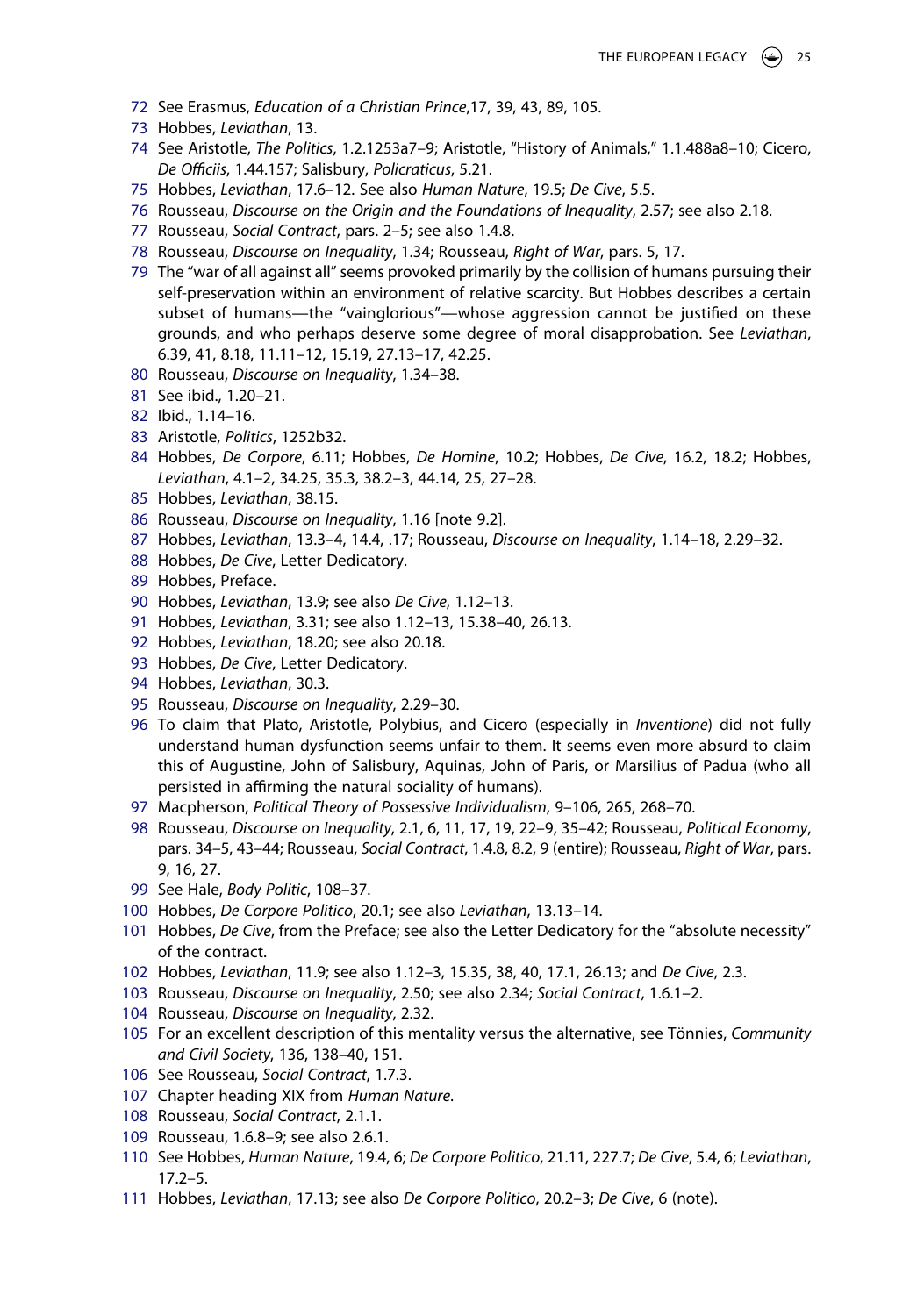#### 26  $\left(\frac{1}{2}\right)$  S. ZAFFINI

- <span id="page-25-0"></span>112 Hobbes, *Leviathan*, Introduction.1; see also *De Corpore Politico*, 20.1.
- <span id="page-25-1"></span>113 Rousseau, *Social Contract*, 2.6.1; see also 3.16.7.
- <span id="page-25-2"></span>114 Hobbes, *Leviathan*, 14.2 note 7, 18, 31, 17.6ff., 21.6, and 17.2.
- <span id="page-25-3"></span>115 Rousseau, *Social Contract*, 1.7.8; see also *Political Economy*, pars. 20–21, 24, 27–28.
- <span id="page-25-4"></span>116 For statements in support of paternalist political power, see Rousseau, *Political Economy*, pars. 6, 37.
- <span id="page-25-5"></span>117 Rousseau, *Social Contract*, 1.3, 5; *Political Economy*, par. 22 and see also par. 31.
- <span id="page-25-6"></span>118 Rousseau, *Political Economy*, par. 36, see also pars. 24, 29.
- <span id="page-25-7"></span>119 Hobbes, *Leviathan*, 30.4.
- <span id="page-25-8"></span>120 For an interpretation that acknowledges this, see Voegelin, *New Science of Politics*, 182–84: "The acumen of Hobbes shows itself at its best in his understanding that the contractual symbolism which he uses, in accordance with the conventions of the seventeenth century, is not the essence of the matter. The combining into a commonwealth under a sovereign may express itself in legal form, but essentially it is a psychological transformation of the combining persons." See also Maitland, *State, Trust, and Corporation*, 35.
- <span id="page-25-9"></span>121 Hobbes, *Leviathan*, Introduction.1.
- <span id="page-25-10"></span>122 Gierke, *Natural Law*, 52, 61, 136.
- <span id="page-25-11"></span>123 See Hobbes, *De Cive*, 5.10, "corpus sodalitatis," and also 6.19 and 12.1.
- <span id="page-25-12"></span>124 Hobbes, *Leviathan*, 23.1; see also the entirety of 22 and 23, and 24.1, 11, 13–14.
- <span id="page-25-13"></span>125 Ibid., 29; see also Hobbes, *De Corpore Politico*, 27; and *De Cive*, 12.1.
- <span id="page-25-14"></span>126 Hobbes, *De Homine*, Letter Dedicatory.
- <span id="page-25-15"></span>127 Rousseau, *Social Contract*, 2.7.2.
- <span id="page-25-16"></span>128 See ibid., 2.7.2, 3.4.3, 3.10.1, 4, 4.I.1; Rousseau, *Political Economy*, par. 10; Rousseau, *Considerations on the Government of Poland*, 15.5, 7.
- <span id="page-25-17"></span>129 See Gourevitch, "The Religious Thought," 213.
- <span id="page-25-18"></span>130 Rousseau, *Social Contract*, 2.7.2–3.
- <span id="page-25-19"></span>131 Marx, "On the Jewish Question," 46.
- <span id="page-25-20"></span>132 See Hobbes, *Leviathan*, 5.1–4; *De Corpore*, 1.2–3; *De Homine*, 10.3–5.
- <span id="page-25-21"></span>133 See Rousseau, *Social Contract*, 2.3.2–3, 2.10.1–2, 3.1.10–16, 3.3.7–8, 3.6.6, 3.9.4, 4.2.10–11.
- <span id="page-25-22"></span>134 Gierke, *Natural Law*, 112, 136, 306 (note 107); Gierke, *Political Theory*, 109–10, 132 (note 104), 182: "Rousseau makes the contract of union produce a social body vested with power over its members, which despite its artificial existence he often compares to the human body. . . . He works out his 'individualistic collectivism' all the more rigidly. . . . Rousseau's sovereign Statepersonality remains nothing but the sum of the individuals present at any given moment."
- <span id="page-25-23"></span>135 See Sorell, ed., *Cambridge Companion to Hobbes*, 45–61, 86–156; Bernardi and Bensaude-Vincent, "The Sciences in Rousseau's Works."
- <span id="page-25-24"></span>136 Rousseau, *Genevan Manuscript*, 1.2.9.
- <span id="page-25-25"></span>137 Hobbes, *Leviathan*, Introduction.1.
- <span id="page-25-26"></span>138 Rousseau, *Political Economy*, par. 10.
- <span id="page-25-27"></span>139 Rousseau, *Discourse on Inequality*, 1.14–15; see also *Preface to Narcissus*, par. 23.
- <span id="page-25-28"></span>140 See Bobbio, *Thomas Hobbes*, 36; and for an excellent synopsis of this early-modern mentality, see Dewey, *Democracy and Education*, 97–102.
- <span id="page-25-29"></span>141 Hobbes, *Leviathan*, Introduction.1.
- <span id="page-25-30"></span>142 Salisbury, *Policraticus*, 6.21.
- <span id="page-25-31"></span>143 Rousseau, *Right of War*, pars. 32–34.
- <span id="page-25-32"></span>144 Ibid.
- <span id="page-25-33"></span>145 I Corinthians 12:25, Colossians 3:15
- <span id="page-25-34"></span>146 Augustine, *City of God*, vol.7, 22.30.
- <span id="page-25-35"></span>147 See Shklar, *Men and Citizens*, 200–209; Hequembourg, "Tale of Two Bodies"; Robin Douglass, "Body Politic," 139. Gierke also frequently cited Hobbes's "soul" of the commonwealth (without commentary), as if it were self-evident proof of his rationalism. See Gierke, *Natural Law*, 61; Gierke, *Political Theory*, 176.
- <span id="page-25-36"></span>148 Hobbes, *Leviathan*, Latin Appendix, I.45–6, 55–6; see also Introduction.1, 6.1, 34.10, 38.4, 44.15.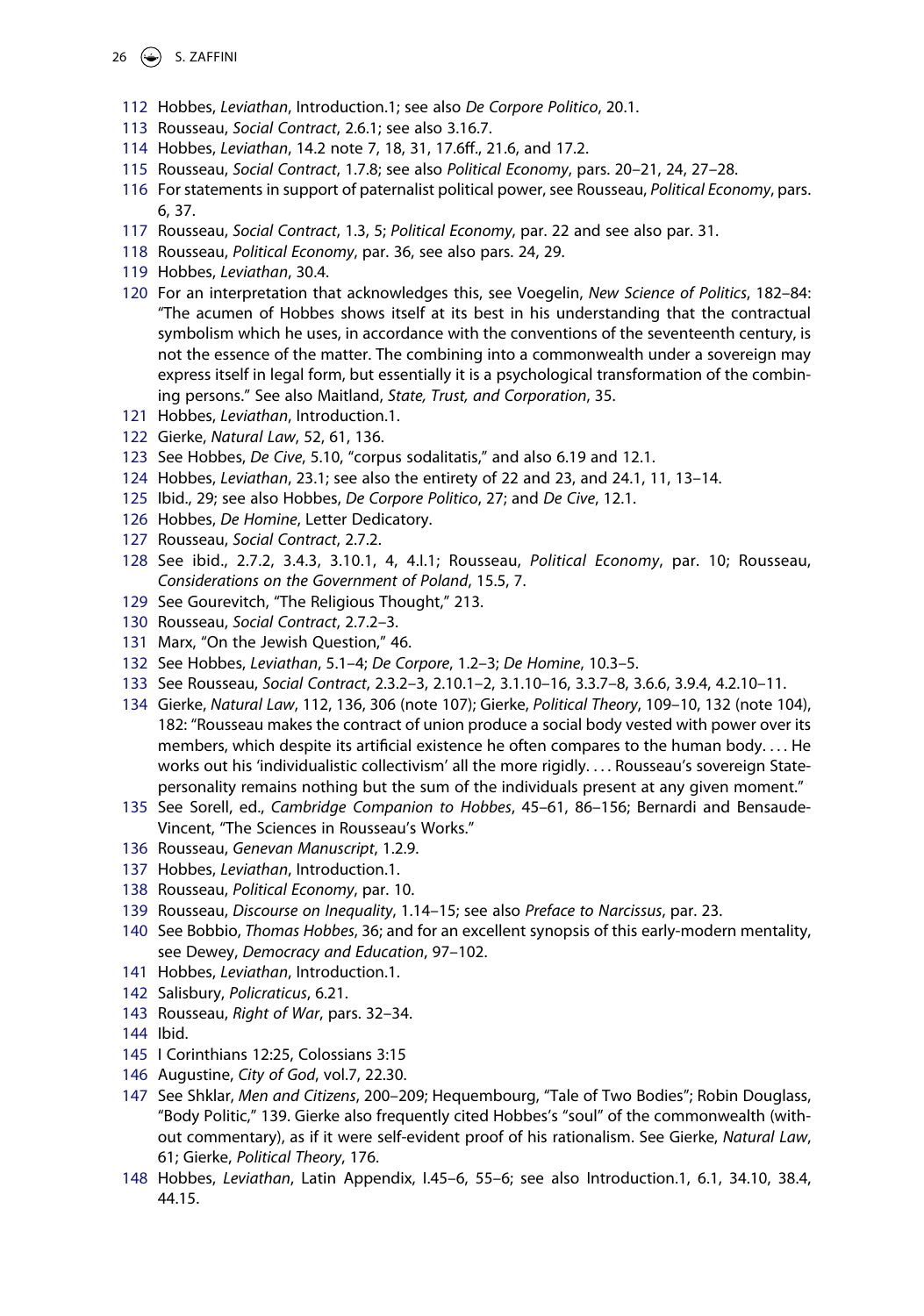- <span id="page-26-0"></span>149 See notes 55 and 64 above.
- <span id="page-26-1"></span>150 Hobbes, *De Cive*, 5.19. Rousseau in one instance followed the older usage, referring to sovereignty as the 'head' of the body politic, but he generally preferred the soul allusion as well: see *Social Contract*, 3.1.4; cf. Hobbes, *Political Economy*, par. 10.
- <span id="page-26-2"></span>151 Hobbes, *Leviathan*, 21.21, 42.125; see also 26.15, 29.23.
- <span id="page-26-3"></span>152 Rousseau, *Social Contract*, 3.11.3.
- <span id="page-26-4"></span>153 See Hobbes, *De Corpore Politico*, 24.3; Hobbes, *De Cive*, 10.3. See Rousseau, *Political Economy*, pars. 1–3, 6–7; Rousseau, *Social Contract*, 1.2.2–3, 1.4.5. Rousseau is most concerned about paternalism in a governmental 'chief,' not in the sovereign General Will; see *Political Economy*, par. 8; Rousseau, *Social Contract*, 1.5.1–2.
- <span id="page-26-5"></span>154 Hobbes, *Leviathan*, 20.5; see also 20.13–5, 30.11.
- <span id="page-26-6"></span>155 Rousseau, *Social Contract*, 24.1–2.
- <span id="page-26-7"></span>156 Ibid., 2.4.1.
- <span id="page-26-8"></span>157 Hobbes, *Leviathan*, 20.18.
- <span id="page-26-9"></span>158 Ibid., 24.1; see also 30.21; and, *De Cive*, 10.2,5.
- <span id="page-26-10"></span>159 Hobbes, *Leviathan*, 30.30; see also 17.6 and 24.7.
- <span id="page-26-11"></span>160 Rousseau, *Political Economy*, pars. 34–41. See also Rousseau, *Leviathan*, 30.1.
- <span id="page-26-12"></span>161 Rousseau, *Political Economy*, pars. 31–32. See also *Social Contract*, 1.6.5.
- <span id="page-26-13"></span>162 Constant highlighted this dynamic in Rousseau and in Molé (whom he claimed was following Hobbes): "In the same way as Rousseau maintains that the social body could not harm either the whole of its members or any of them in particular, this writer claims that the holder of power – the man constituted as society – cannot harm society itself, because any injury he caused to it he would suffer fully himself, since he himself *is* society." (Constant, "The Liberty of the Ancients," 106 note 1). And for the relationship between all three thinkers, see Constant, *Principles of Politics*, 21–24.
- <span id="page-26-14"></span>163 Hobbes, *Leviathan*, 30.16; see also pars. 8–10 and 18.19.
- <span id="page-26-15"></span>164 See Kantorowicz, *The King's Two Bodies*, 46–49.
- <span id="page-26-16"></span>165 Rousseau, *Discourse on Inequality*, pars. 34–37.
- <span id="page-26-17"></span>166 Rousseau, *Social Contract*, 1.7.4; see also 2.4.5.
- <span id="page-26-18"></span>167 Rousseau, *Political Economy*, par. 36; see also par. 11.
- <span id="page-26-19"></span>168 Ibid., par. 11.
- <span id="page-26-20"></span>169 See note 95 above. See also Hobbes, *Leviathan*, 30.7. And for a parallel passage in Rousseau, see *Social Contract*, 2.2.2.
- <span id="page-26-21"></span>170 Hobbes, *Leviathan*, 29.1–2ff. For similar passages in Rousseau, see *Social Contract*, 2.9.3, 3.1.2, 3.4.7, 3.10.1, 3.11.2, 4.4.36, 4.8.8; and *Political Economy*, pars. 48–49.
- <span id="page-26-22"></span>171 Hobbes, *Leviathan*, 21.21, 24.1. See also Rousseau, *Social Contract*, 3.11.2.
- <span id="page-26-23"></span>172 See Hobbes, *Leviathan*, 17.12; Rousseau, *Right of War*, pars. 32–34.
- <span id="page-26-24"></span>173 Hobbes, *Leviathan*, 22.34. See also Rousseau, *Political Economy*, par. 16.
- <span id="page-26-25"></span>174 Rousseau, *Social Contract*, 3.11.3; see also 3.10.1.
- <span id="page-26-26"></span>175 See ibid., 1.6.1, 2.5.1–2.
- <span id="page-26-27"></span>176 Ibid., 4.1.1; see also 2.4.1.
- <span id="page-26-28"></span>177 Traditionalist monarchs (such as the British Stuarts) were among the few who continued to use the organic political analogy extensively, which only accelerated the growing sense that it was passé.
- <span id="page-26-29"></span>178 Constant, "Liberty of Ancients and Moderns," 317–19.
- <span id="page-26-30"></span>179 See Rousseau, *Social Contract*, 4.3.10–4.7.8, 4.7.27.
- <span id="page-26-31"></span>180 See Hobbes, *De Cive*, 12.3; *Leviathan*, 21.8–9, 29.14, 31.41 (OL).
- <span id="page-26-32"></span>181 Much of this sense is delivered in the second half of *Leviathan*. But see 29.4, 42 (entire), 46.23 (OL), 47.21–22.

# **Disclosure statement**

No potential conflict of interest was reported by the author(s).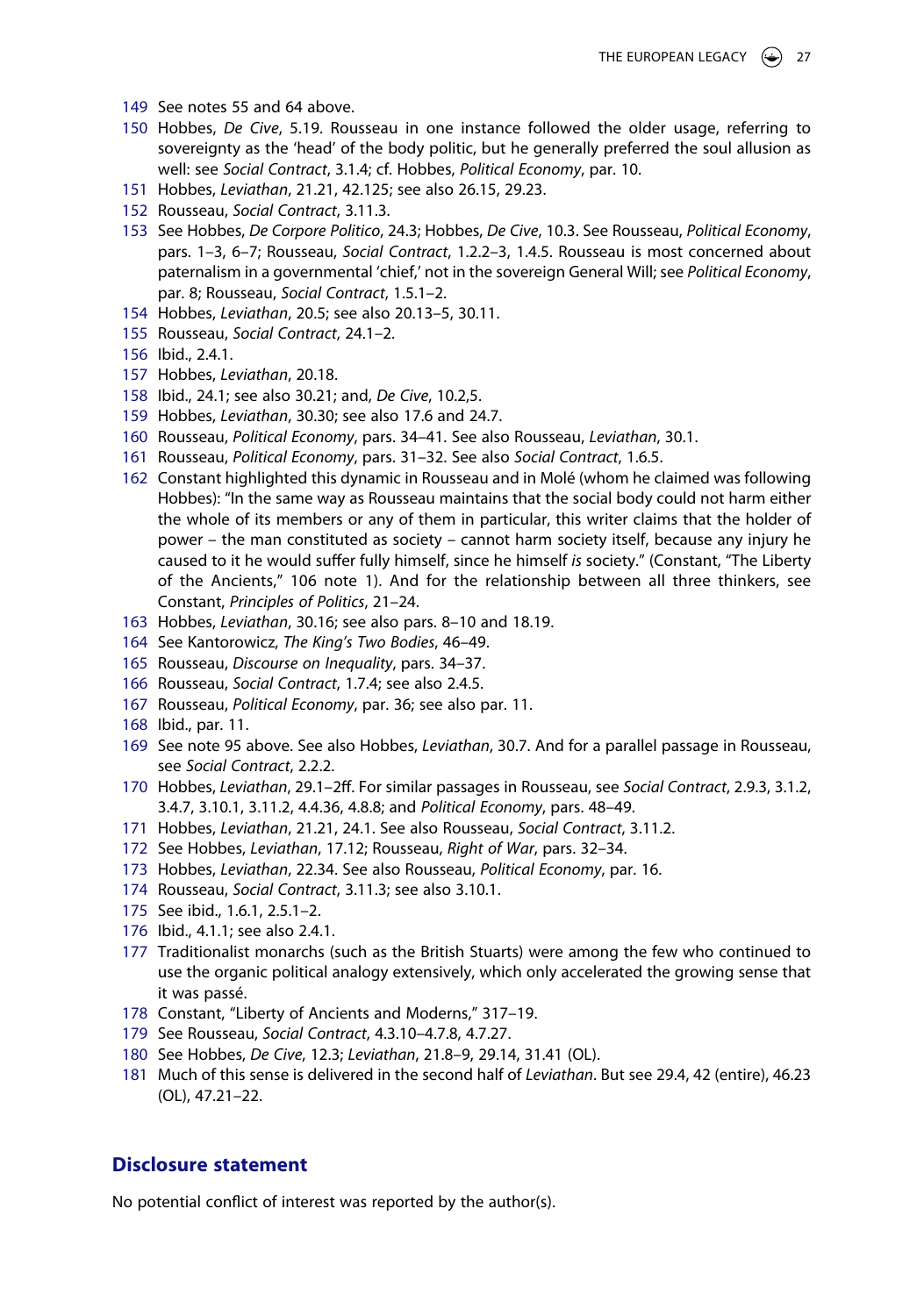# **Notes on contributor**

*Sarita Zaffini* is currently a Teaching Fellow in the Social Sciences at the University of Chicago, USA.

# **Bibliography**

- Abizadeh, Arash. "The Representation of Hobbesian Sovereignty: Leviathan as Mythology." In *Hobbes Today: Insights for the 21st Century*, edited by S. A. Lloyd, 113–52. Cambridge: Cambridge Academic, 2013.
- Aquinas, Thomas. *The Collected Works of St. Thomas Aquinas: Summa Contra Gentiles*. Translated by English Dominican Fathers. New York: Benziger Brothers, 1924.
- Aquinas, Thomas. *On Kingship, to the King of Cyprus*. Translated by Gerald B. Phelan. Toronto: Pontifical Institute of Mediaeval Studies, 1949.
- Aristotle. *The Politics*. Translated by Thomas Alan Sinclair and Trevor J. Saunders. Rev. ed. Harmondsworth, UK: Penguin Books, 1981.
- Aristotle. "History of Animals." In *Complete Works of Aristotle: The Revised Oxford Translation*, edited by Jonathan Barnes. Princeton, NJ: Princeton University Press, 1984.
- Aristotle. *Politics*. Translated by Benjamin Jowett. In *Complete Works of Aristotle: The Revised Oxford Translation*, edited by Jonathan Barnes. Princeton, NJ: Princeton University Press, 1984
- Augustine, St. *On Christian Combat (De Agone Christiano)—*397AD. Translated by Robert Russell. Washington, DC: The Catholic University of America Press, 1950.
- Augustine, St. *City of God, Volume I: Books 1–3*. Translated by George McCracken. Loeb Classical Library 411. Cambridge, MA: Harvard University Press, 1957.
- Augustine, St. *City of God, Volume VI: Books 18–20*. Translated by William Chase Greene. Loeb Classical Library 416. Cambridge, MA: Harvard University Press, 1960.
- Augustine, St. *City of God, Volume V: Books 16–18*. Translated by Eva Sanford and William Green. Loeb Classical Library 415. Cambridge, MA: Harvard University Press, 1965.
- Augustine, St. *City of God, Volume IV: Books 12–15*. Translated by\ William Chase Greene. Loeb Classical Library 414. Cambridge, MA: Harvard University Press, 1966.
- Augustine, St. *City of God, Volume III: Books 8–11*. Translated by David Wiesen. Loeb Classical Library 413. Cambridge, MA: Harvard University Press, 1968.
- Augustine, St. *City of God, Volume VII: Books 21–22*. Translated by William M. Green. Loeb Classical Library 417. Cambridge, MA: Harvard University Press, 1972.
- Bernardi, Bruno, and Bernadette Bensaude-Vincent. "The Presence of Sciences in Rousseau's Trajectory and Works." In *The Challenge of Rousseau*, edited by Eve Grace and Christopher Kelly, 59–75. Cambridge: Cambridge University Press, 2013.
- Bobbio, Norberto. *Thomas Hobbes and the Natural Law Tradition*. Chicago, IL: University of Chicago Press, 1993.
- Brito Vieira, Mónica. "The Elements of Representation in Hobbes: Aesthetics, Theatre, Law, and Theology in the Construction of Hobbes's Theory of the State." In *Studies in the History of Political Thought*,*vol*. *2*, edited by Annelien De Dijn. Leiden: Brill, 2009.
- Cicero. *De Inventione [The Invention (of Rhetoric)]*. Translated by H. M. Hubbell. Loeb Classical Library 386. Cambridge, MA: Harvard University Press, 1968.
- Cicero. *De Officiis [On Duties]*. Translated by Walter Miller. Loeb Classical Library 30. Cambridge, MA: Harvard University Press, 2005.
- Cicero. *De Re Publica [The Republic]*. Translated by Clinton Walker Keyes. Loeb Classical Library 213. Cambridge, MA: Harvard University Press, 2006.
- Cohen, Joshua. *Rousseau: A Free Community of Equals*. New York: Oxford University Press, 2010.
- Constant, Benjamin. "The Liberty of the Ancients Compared with That of the Moderns." In *Political Writings*, edited by Biancamaria Fontana, 307–28. Cambridge: Cambridge University Press, 2002.
- Constant, Benjamin. *Principles of Politics Applicable to All Governments*. Edited by Etienne Hofmann. Translated by Dennis O'Keeffe. Indianapolis: Liberty Fund, 2003.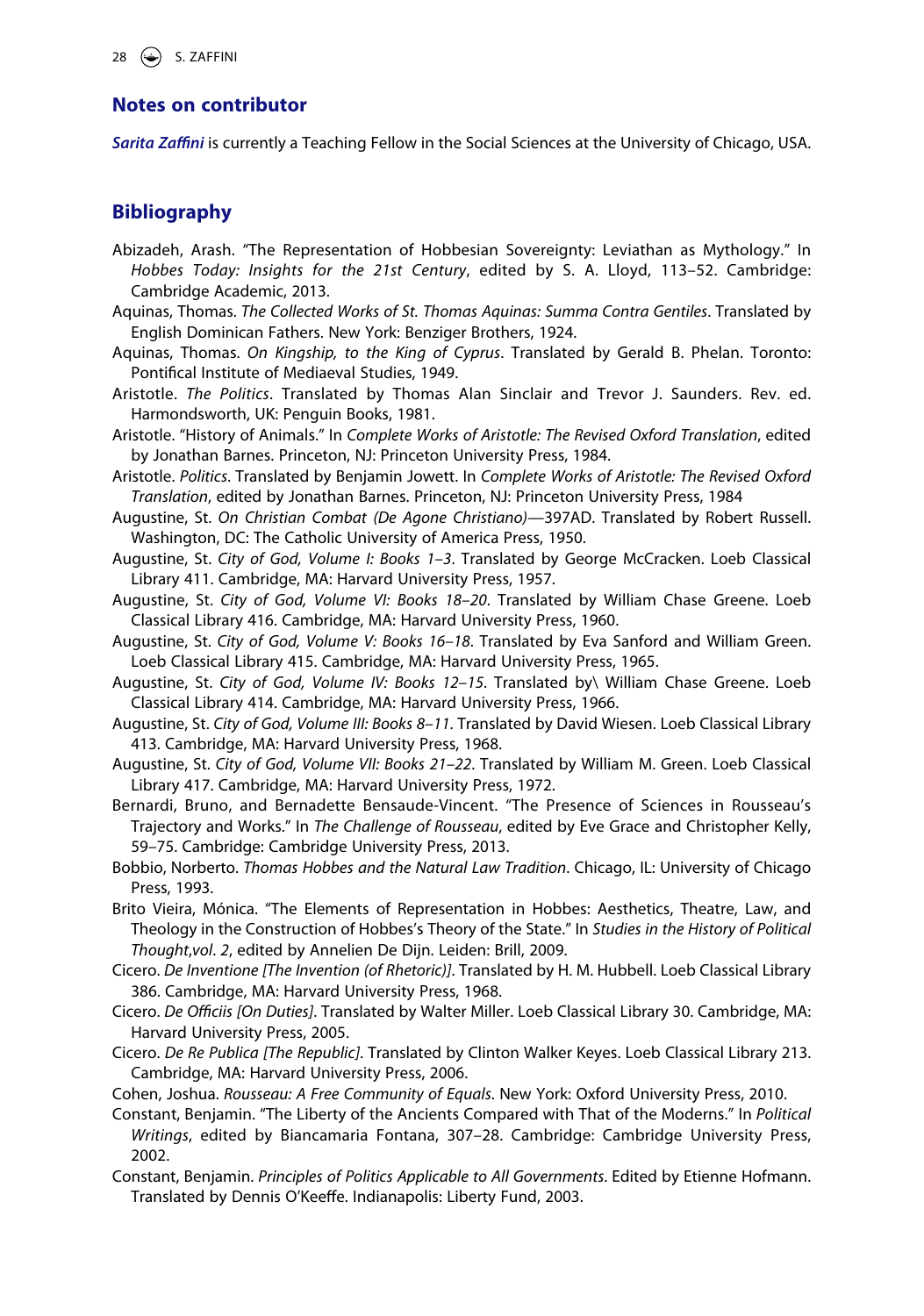- Christine de Pizan. *The Book of the Body Politic*. Edited by Kate Langdon Forhan. Cambridge: Cambridge University Press, 1994.
- Dewey, John. *Democracy and Education*. 1916. In *Collected Works of John Dewey: The Middle Works*, 1899–1924, *vol*. *9*, edited by Jo Ann Boydston. Carbondale: Southern Illinois University Press, 2008.

Douglass, Robin. "The Body Politic 'Is a Fictitious Body'." *Hobbes Studies* 27, no. 2 (2014): 126–47.

- Durkheim, Emile. *The Division of Labor in Society*. Edited by Steven Lukes. New York: Free Press, 2014. Erasmus, Desiderius. *The Education of a Christian Prince*. Edited by Lisa Jardine. Cambridge: Cambridge University Press, 1997.
- Filmer, Robert. "Observations Concerning the Original of Government." 1652. In *Patriarcha and Other Political Works of Sir Robert Filmer*, edited by Peter Laslett, 237–60. New York: Garland, 1984.
- Garsten, Bryan. "Religion and Representation in Hobbes." In *Leviathan, or, The Matter, Forme, & Power of a Common-Wealth Ecclesiasticall and Civill*, edited by Ian Shapiro, 519–46. New Haven, CT: Yale University Press, 2010.
- Gierke, Otto Friedrich von. *Natural Law and the Theory of Society, 1500 to 1800*. Translated by Ernest Barker. Cambridge: University Press, 1934.
- Gierke, Otto Friedrich von. *Political Theories of the Middle Age*. Translated by Frederic William Maitland. Cambridge: Cambridge University Press, 1951.
- Gierke, Otto Friedrich von. *The Development of Political Theory*. Translated by Bernard Freyd. New York: Howard Fertig, 1966.
- Gierke, Otto Friedrich von. *Community in Historical Perspective*. Edited by Antony Black. Cambridge: Cambridge University Press, 1990.
- Gourevitch, Victor. "The Religious Thought." In *The Cambridge Companion to Rousseau*, edited by Patrick Riley, 193–246. Cambridge: Cambridge University Press, 2001.
- Hale, David George. *The Body Politic: A Political Metaphor in Renaissance English Literature*. The Hague: De Gruyter Mouton, 1971.
- Hequembourg, Stephen B. "Hobbes's Leviathan: A Tale of Two Bodies." *The Seventeenth Century* 28, no. 1 (2013): 21–36.
- Hobbes, Thomas. *De Corpore Politico*. 1640; 1650. Edited by J. C. A. Gaskin. Oxford: Oxford University Press, 2008.
- Hobbes, Thomas. *Human Nature*. 1640; 1650. Edited by J. C. A. Gaskin. Oxford: Oxford University Press, 2008.
- Hobbes, Thomas. *De Cive*. 1641. Edited by Bernard Gert. Indianapolis: Hackett, 1991.
- Hobbes, Thomas. *De Corpore*. 1656. Edited by J. C. A. Gaskin. Oxford: Oxford University Press, 2008.
- Hobbes, Thomas. *De Homine*. 1658. Edited by Bernard Gert. Indianapolis: Hackett, 1991.
- Hobbes, Thomas. *Leviathan*. Edited by Noel Malcolm. Oxford: Clarendon Press, 2014.
- James I, King of England. "A Speech to the Lords and Commons of the Parliament at Whitehall [March 1609]." In *The Political Works of James I*, edited by Charles Howard McIlwain James, 306–25. Westerham, UK: Russell & Russell, 1965.
- Kahn, Victoria. *The Future of Illusion: Political Theology and Early Modern Texts*. Chicago, IL: University of Chicago Press, 2014.
- Kantorowicz, Ernst Hartwig. *The King's Two Bodies: A Study in Mediaeval Political Theology*. Princeton, NJ: Princeton University Press, 1997.
- Macpherson, C. B. *The Political Theory of Possessive Individualism: Hobbes to Locke*. Oxford: Clarendon Press, 1962.
- Maitland, Frederic William. *State, Trust, and Corporation*. Edited by David Runciman and Magnus Ryan. Cambridge: Cambridge University Press, 2003.
- Marx, Karl. "On the Jewish Question." In *The Marx-Engels Reader*, edited by Robert C. Tucker, 26–52. 2d ed. New York: Norton, 1978.
- Oakeshott, Michael. *Hobbes on Civil Association*. Berkeley: University of California Press, 1975.
- Marsilius of Padua. *The Defender of the Peace [Defensor Pacis]*. Translated by Annabel S. Brett. Cambridge: Cambridge University Press, 2005.
- Pitkin, Hanna Fenichel. *The Concept of Representation*. Berkeley: University of California Press, 1967.